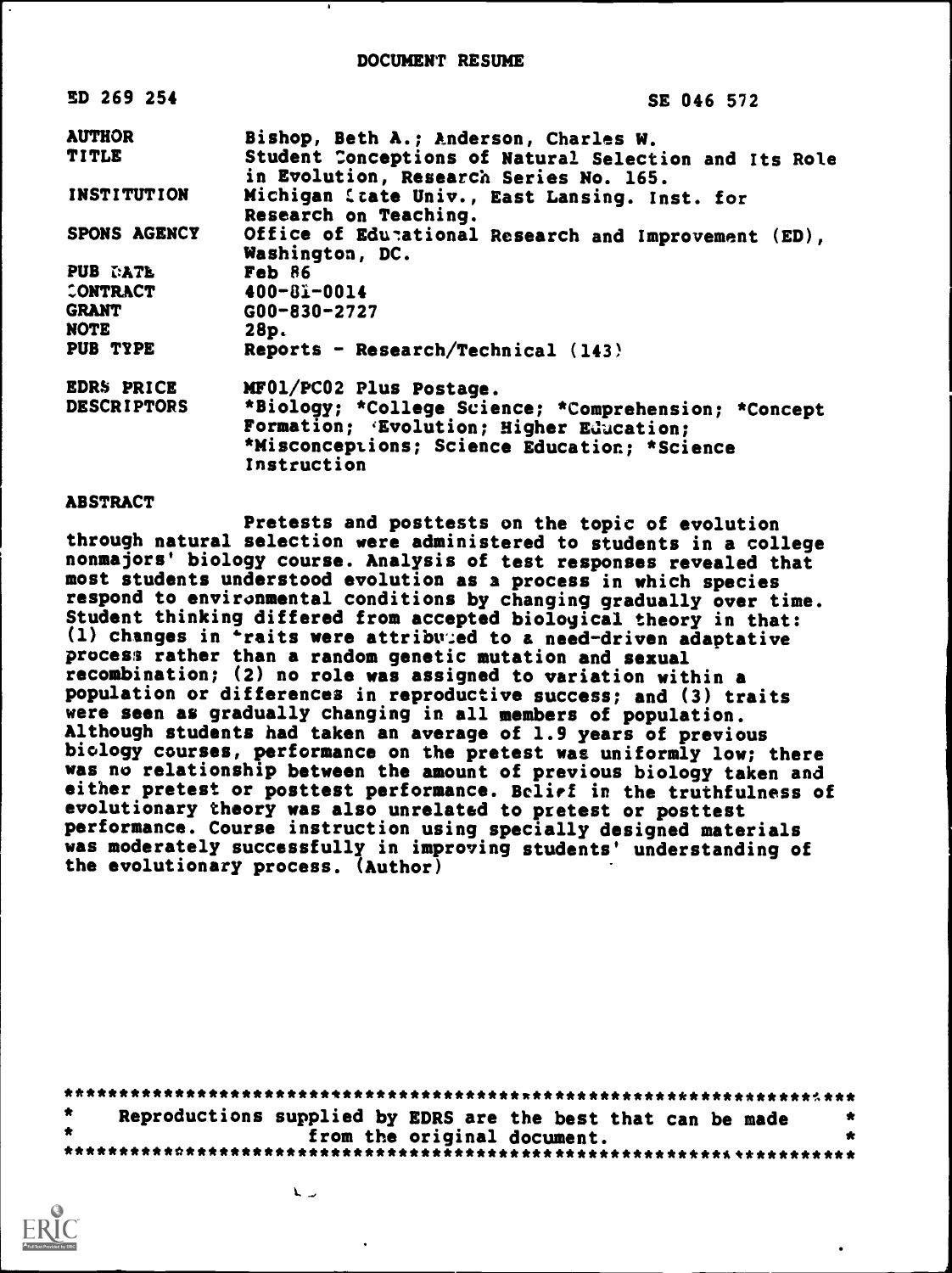U.S. DEPARTMENT OF EDUCATION<br>Office of Educational Research and Improver Mee el EducatIonal Research and Improvement EDUCATIONAL RESOURCES INFORMATION CENTER (ERIC)

**ib4his document has been reproduced as<br>received from the person or organization**<br>originating it.

O Minor changes have been made to improve reproduction quality

 $\bullet$ Points of view or Opinions Stated in this docu-ment do not necessarily represent official OEM pompon or poPsy

Research Series No. 165

STUDENT CONCEPTIONS OF NATURAL SELECTION AND ITS ROLE IN EVOLUTION

Beth A. Bishop and Charles W. Anderson

"PERMISSION TO REPRODUCE THIS MATERIAL HAS BEEN GRANTED BY

TO THE EDUCATIONAL RESOURCES INFORMATION CENTER (ERIC)."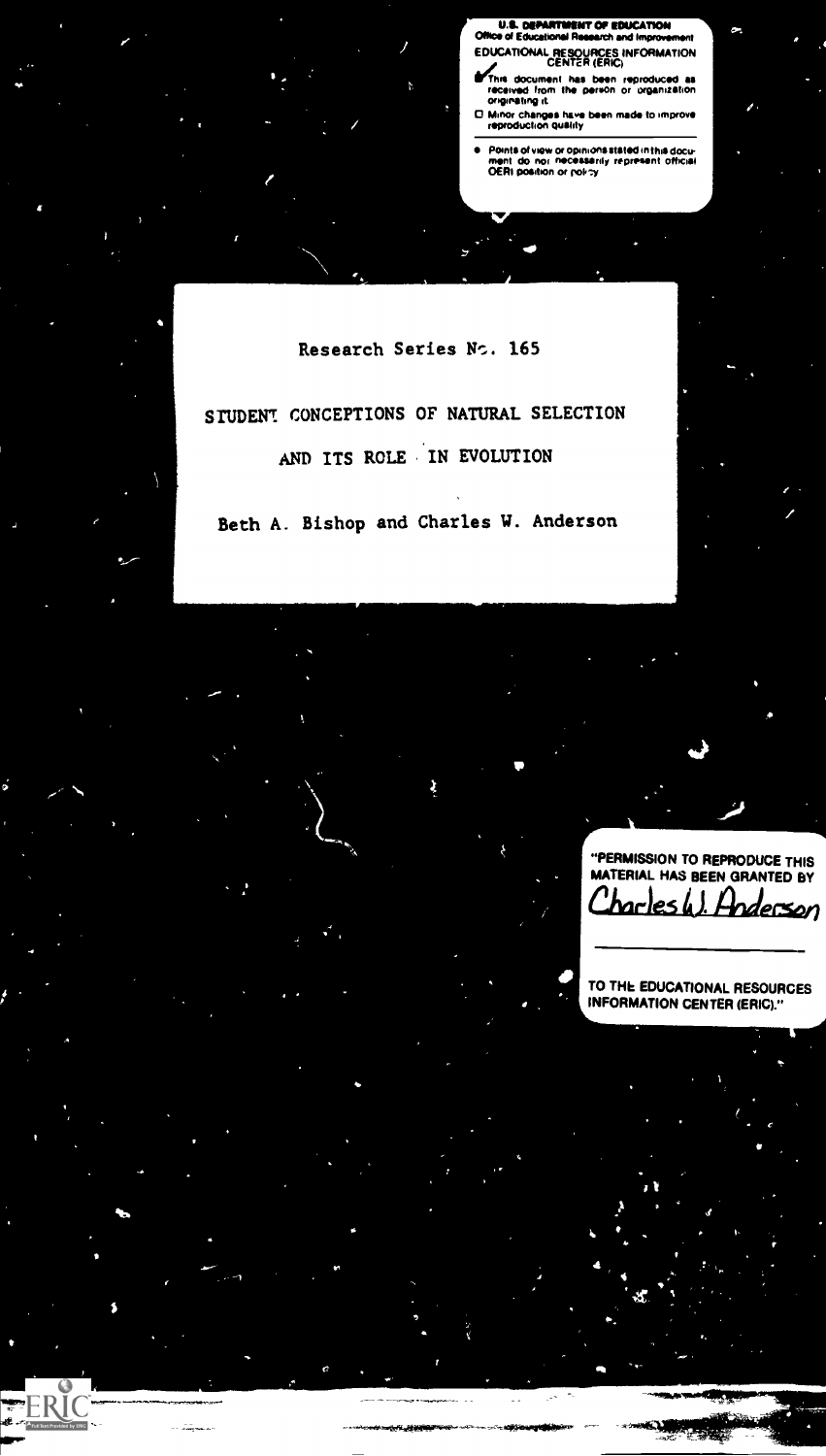Research Series No. 165

1

1

STUDENT CONCEPTIONS OF NATURAL SELECTION

AND ITS ROLE IN EVOLUTION

Beth A. Bishop and Charles W. Anderson

Published By

The Institute for Research on Teaching 252 Erickson Hall Michigan State Uni ersity East Lansing, Michigan 48824-1034

February 1986

This work is sponsored in part by the Institute for Research on Teaching, Colllege of Education, Michigan State University. The Institute for Research on Teaching is funded primarily by the Office of Educational Research and Improvement, United States Department of Education. The opinions expressed in this publication do not necessarily reflect the position, policy, or endorsement of the Office or 'he Department. (Contract No. 400-81-0014)

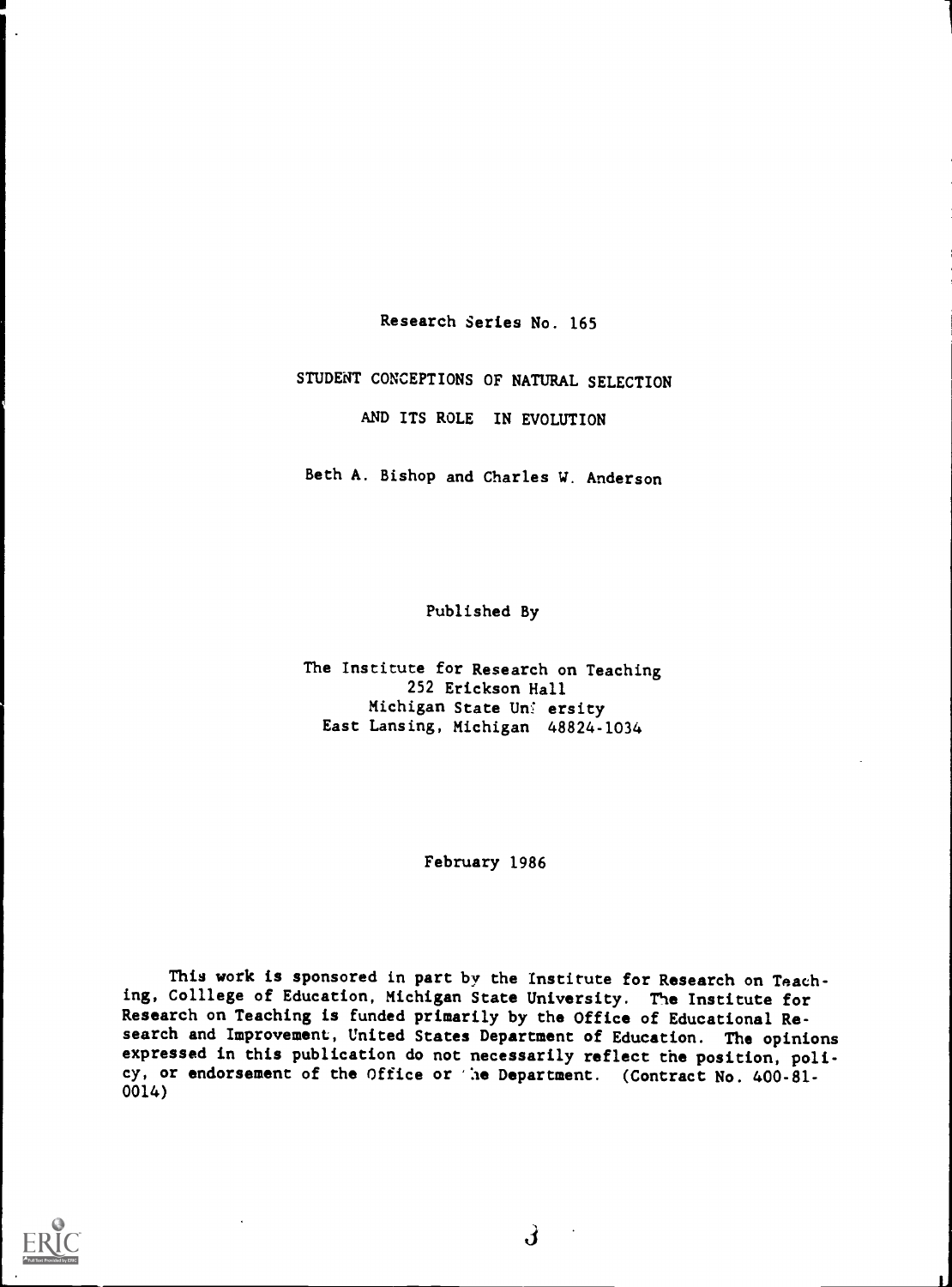## Institute for Research on Teaching

The Institute for Research on Teaching was founded at Michigan State University (MSU) in 1976 by the National Institute of Education. Following a nationwide competition in 1981, the NIE awarded a second five-year contract to MSU. Funding is also received from other agencies and foundations for individual research projects.

The IRT conducts major research projects aimed at improving classroom teaching, including studies of classroom management strategies, student socialization, the diagnosis and remediation of reading difficulties, and teacher education. IRT researchers are also examining the teaching of specific school subjects such as reading, writing, general mathematics, and science seeking to understand how factors outside the classroom affect teacher decision making.

Researchers from such diverse disciplines as educational psychology, anthropology, sociology, and philosophy cooperate in conducting IRT research. They join forces with public school teachers who work at the IRT as half-time collaborators in research, helping to design and plan studies, collect data, analyze and interpret results, and disseminate findings.

The IRT publishes research reports, occasional papers, conference pro-<br>ceedings, a newsletter for practitioners, and lists and catalogs of IRT publications. For more information, to receive a list or catalog, and/or to be placed on the IRT mailing list to receive the news'etter, please write to the IRT Editor, Institute for Research on Teaching, 252 Erickson Hal:, Michigan State University, East Lansing, Michigan 48824-1034.

Co-Directors: Jere E. Brophy and Andrew C. Porter

Associate Directors: Judith E. Lanier and Richard S. Prawat

Editorial Staff Editor: Sandra Gross Assistant Editor: Patricia Nischan



BEST COPY AVAILABLE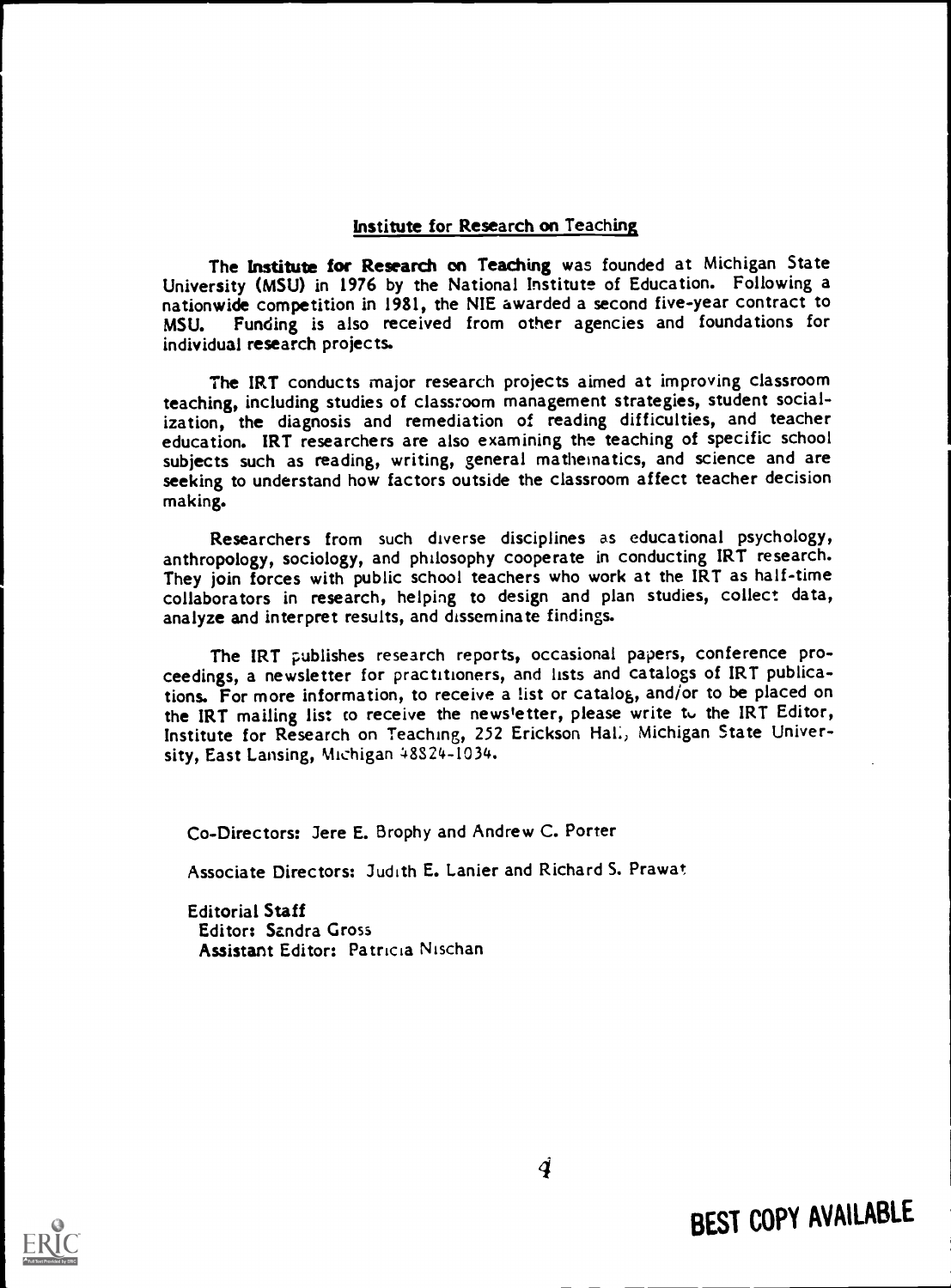#### Abstract

Pretests and posttests on the topic of evolution through natural selection were administered to students in a college nonmajors' biology course. Analysis of test responses revealed that most students understood 'volution as a process in which species respond to environmental conditions by changing gradually over time. Student thinking differed from accepted biological theory in that (a) changes in traits were attributed to a need-driven adaptive process rather than random genetic mutation and sexual recombination, (b) no role was assigned to variation within a population or differences in reproductive success, and (c) traits were seen as gradually changing in all members of a population. Although students had taken an average of 1.9 years of previous biology courses, performance on the pretest was uniformly low; there was no relationship between the amount of prezious hiology taken and either pretest or posttest performance. Belief in the truthfulness of evolutionary theory was also unrelated to pretest or posttest performance. Course instruction using specially designed materials was moderately successful in improving students' understanding of the evolutionary process.

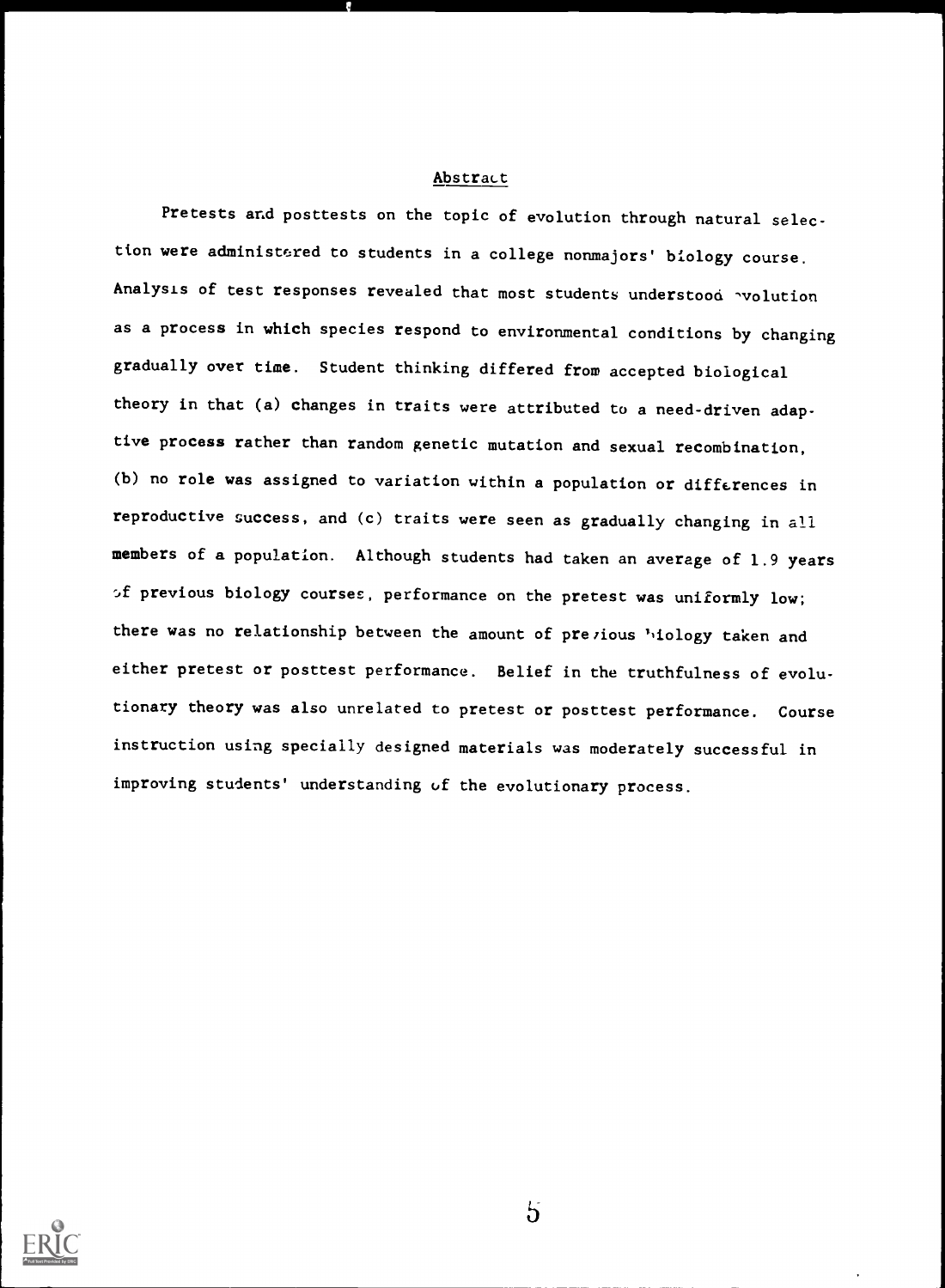## STUDENT CONCEPTIONS OF NATURAL SELECTION AND ITS ROLE IN EVOLUTION  $1$

Beth A. Bishop and Charles W. Anderson2

For the science of biology, the theory of evolution provides a unifying framework within which many diverse facts are integrated and explained. For this reason, an understanding of modern biology is incomplete without an understanding of evolution. Consequently, despite current controversies, evolution is covered in most high school and college biology courses.

The idea of evolution (i.e., that species change over time) was around long before Darwin. What was lacking was knowledge of a plausible mechanism It wasn't until Darwin painstakingly amassed and presented overwhelming evidence for evolution in combination with the believable mecha ism of natural selection in his Origin of Species that the theory was generally accepted by biologists.

Following the rediscovery of Mendel's work in the early 1900s and the subsequent rise of genetics, a modern understanding of natural selection developed. Termed Neo-Darwinism, it represented a synthesis of Darwin's theory with Mendelian genetics (Mayr, 1972). The origin of new traits in a population was attributed to the random genetic processes of mutation and sexual recombination, whereas changes in the frequency of traits over time were attributed to natural selection leading to differential reproductive success. Because this new synthesis explained what Darwin could not (the

<sup>&</sup>lt;sup>2</sup> Beth A. Bishop is a graduate student in entomology at Michigan State University. Charles W. Anderson is co-coordinator of the Science Teaching Project and an assistant professor of teacher education at Michigan State University.



<sup>1</sup>Development of this paper was supported by the Fund for the Improvement of Postsecondary Education, United States Department of Education, Grant Number G00 830 2727. The contents of this paper do not necessarily reflect the position, policy, or endorsement of the Fund for the Improvement of Postsecondary Education.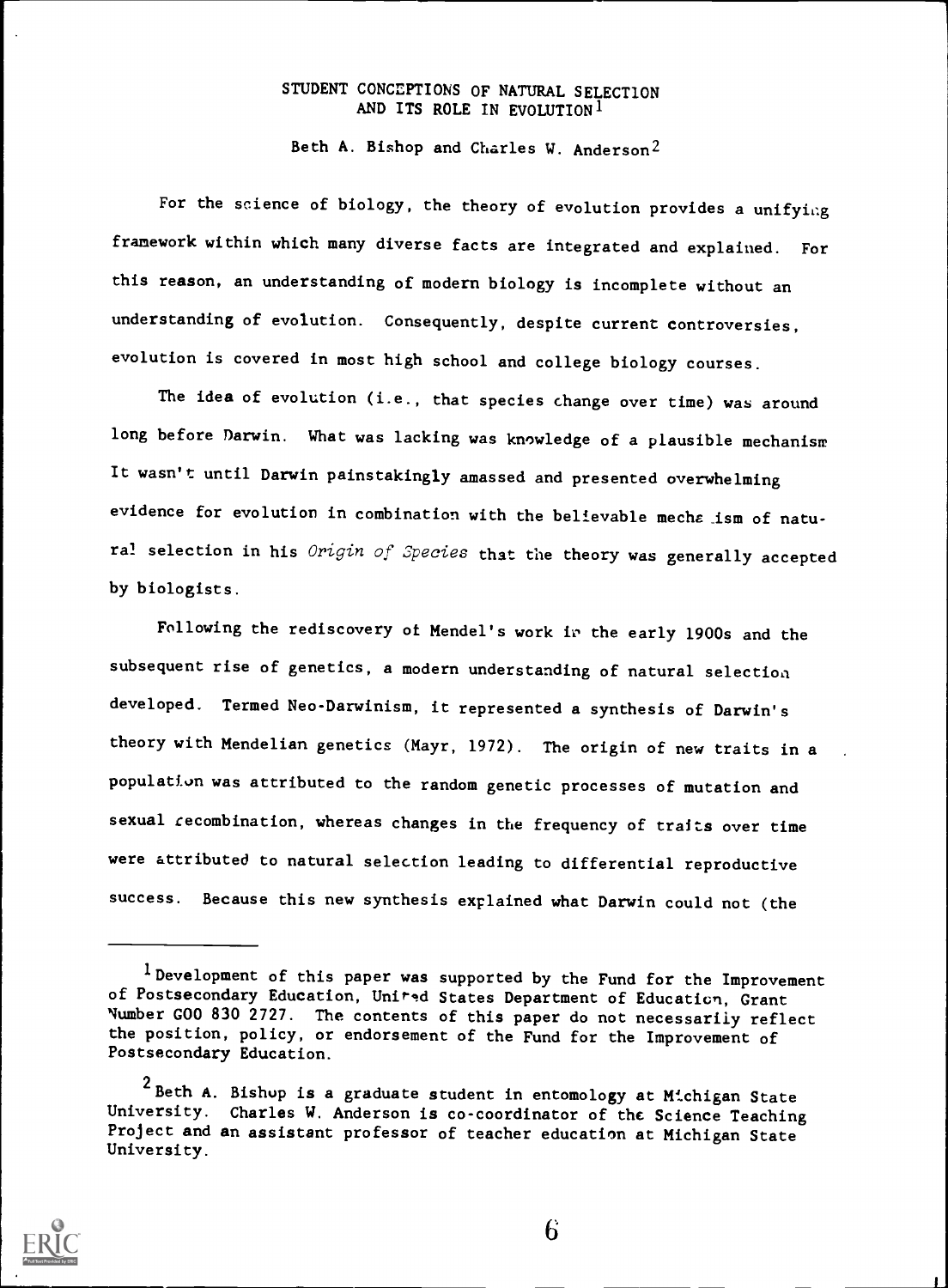origin of novel traits and the inheritance of existing traits), the basic elements of the Neo-Darwinian synthesis are now accepted by most biologists.

This paper arose from our attempts to teach this theory. When we presented what seemed to us relatively simple and straightforward explanations of the Neo-Darwinian synthesis in a college nonmajors' biology course, it became apparent that many students were not achieving an adequate understanding of the mechanism of evolution. It was clear that these students did not understand, but the nature of their errors was not clear, and neither was the means of correcting them. We therefore applied the techniques of research on conceptual change in order to understand better the nature of our students' difficulties. Our long-term goal was to develop teaching materials and techniques that better helped students overcome those difficulties.

Both the research questions and the methodological techniques of this study are those of research on conceptual change in science, which has given rise to an extensive body of research on student conceptions of a variety of scientific topics (e.g., Helm  $\alpha$  Novak, 1983). This body of research includes one previous study on students' understanding of evolution by natural selection (Brumby, 1984). This study differs from Brumby's in that we focus on a less scientifically sophisticated population of students (college nonscience majors rather than first year medical students) and in that we attempt to develop a more complete and systematic description of student conceptions.

The main purposes of this study were as follows:

- 1. To describe, as completely as possible, the conceptions held by college nonscience majors concerning the mechanism of natural selection and the factors responsible for evolutionary change,
- 2. To assess the effects of instruction on the conceptions held by students, including both previous high school and college biology instruction and our college nonmajors' biology course, and
- 3. To determine if student conceptions of natural selection were associated with student belief Li the theory of evolution as historical fact.

 $\gamma$ 

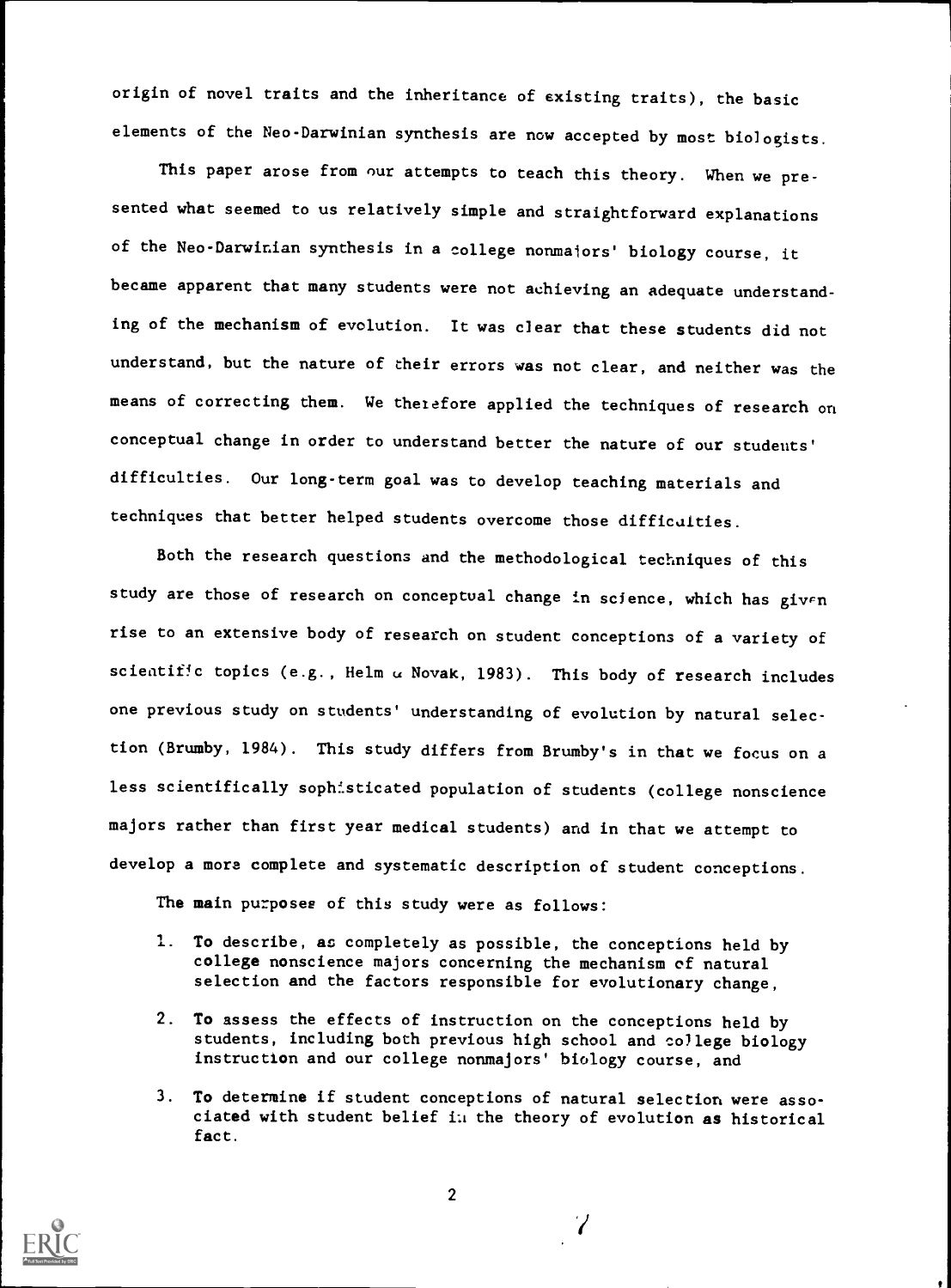#### Methods

#### Subjects

Subjects involved in this study were 176 college students who were enrolled during three successive quarters in a one-term, nonmajors' introductory biology course, which included instruction in evolution and natural selection. Students were given diagnostic tests both at the beginning and end of the course. In addition to essay and multiple-choice questions designed to reveal how students thought about natural selection, each test included a question asking students whether they believed the theory of evolution tc be truthful. The pretest also included a questionnaire asking for the number and kind of science courses students had previously taken in high school and college. The tests were administered in a manner that allowed students to remain anonymous; test performance did not affect the grade they received in the course.

#### Test Development

Development of the diagnostic test was begun by extracting essential points from material on evolution and natural selection that students would use during the course: lecture material and readings from the required text. A pilot version of the test was then constructed and administered as a pretest to first-term students. This initial test was composed mostly of open-response questions designed to reveal how students understood evolution by natural selection. Student responses to this first test were analyzed. Patterns of student responses that appeared to differ from correct understanding as we had defined it (the scientifiz conception) were identified and used as the basis for hypotheses concerning the nature of students' concep tions.

At this point we began a cycle that involved the following: (a) the test was revised to include questions that would test our hypotheses about



3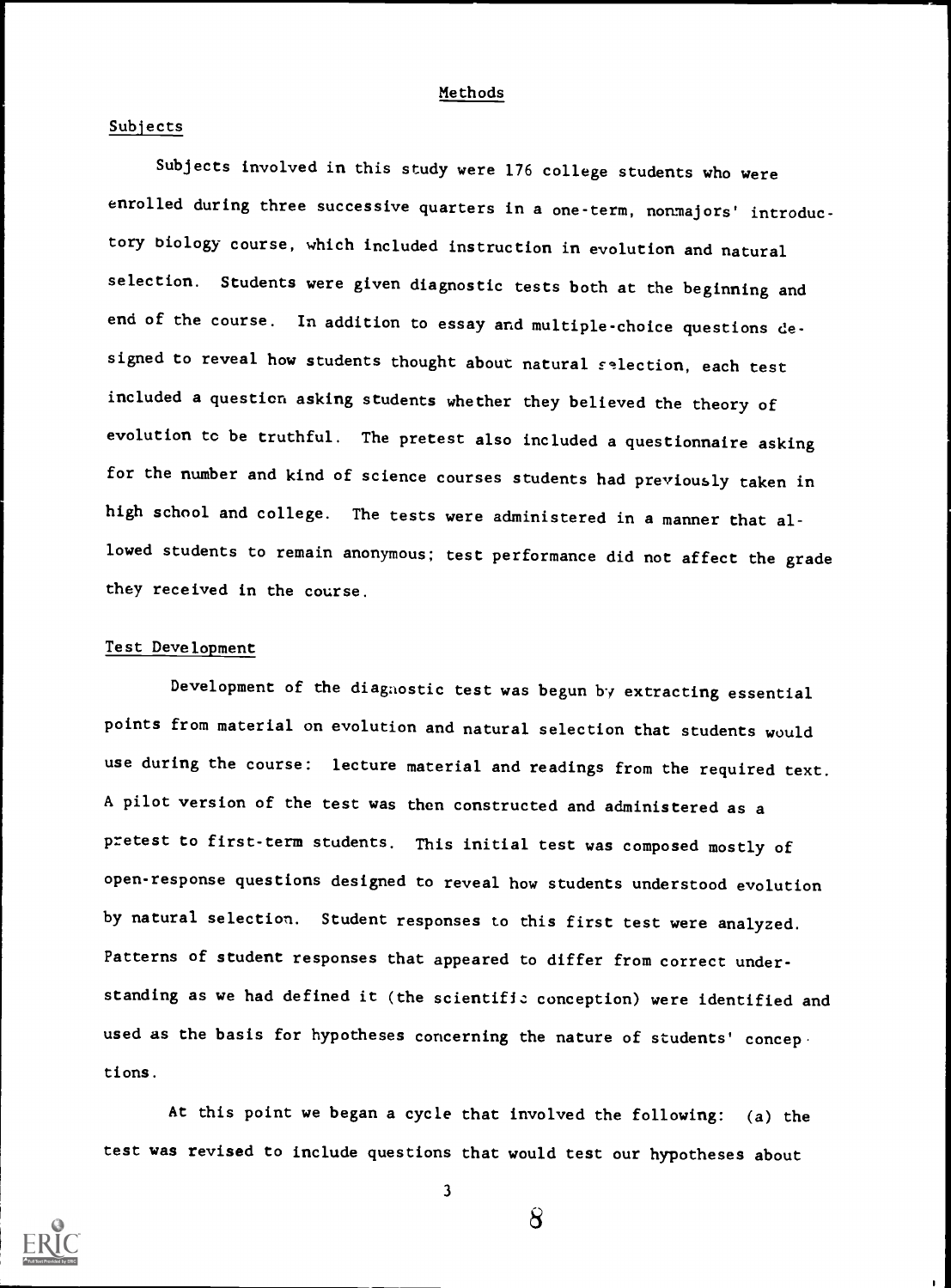student conceptions, (b) the revised test was field-tested with a new group of students, (c) student responses to test questions were coded (see below for development of the coding procedure), and (d) using the data thus generated, we again revised our hypotheses concerning the students' conceptions. As a result of this ongoing process, major revisions of the diagnostic test were made during the first term of the study. The number of open-response questions was reduced, and several multiple-choice questions were added. This revised test was first administered to the first-term students as a posttest. From this time on, only minor revisions were made. A copy of the final test can be found in the appendix.

Data collected from the first-term students were used primarily to revise our hypotheses about important issues and to develop test items. Although these data provided valuable descriptive evidence, they are not included in any quantitative analysis procedures.

This report is based on a data sample of 110 pretests and 90 posttests given during the final two terms of the study The students taking each test were a random sample of the students enrolled in the course.

#### Analysis of Student Responses

Analysis of student test responses involved three procedures: (a) development of a description of student conceptions, (b) development of a procedure for coding student responses to test questions, and (c) development of a means of assigning conception scores to each student on the basis of their test responses.

1. Development of a description of student conceptions. We identified three major issues irrolving evolution by natural selection on which students, by virtue of their test responses, appeared to hold alternate conceptions. In addition to written responses to test questions, two additional



4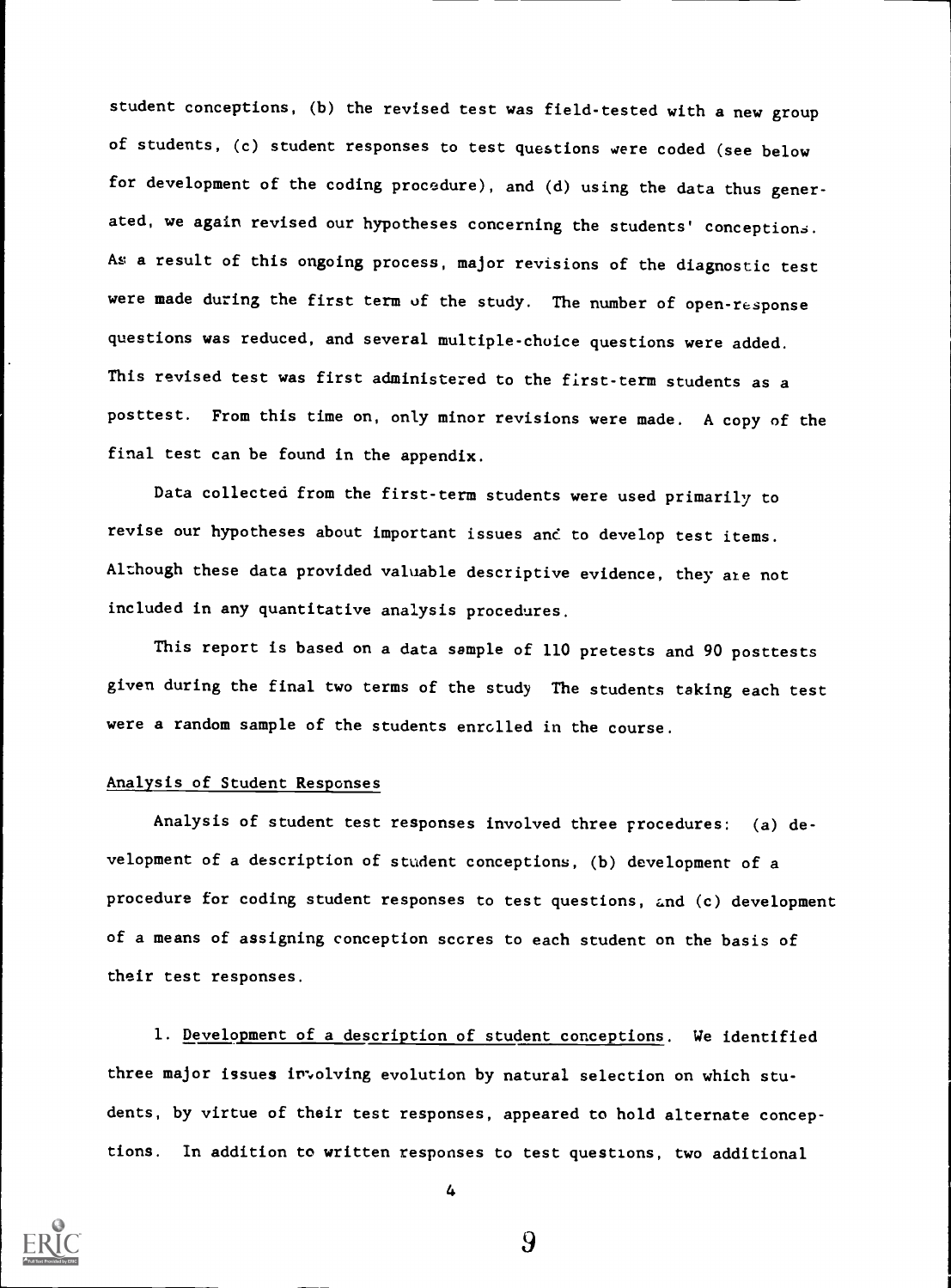sources were used to understand and describe student conceptions. First, volunteer students were interviewed. These students were asked to elaborate on the written answers they had given to test questions and to explain their reasoning. Second, we had access to written and verbal statements that students had made on course tests and in lecture and laboratory sections. By using all these sources we were able to describe student conceptions in detail and validate our inferences. For each of the essential issues identified earlier, we developed descriptions that contrasted the scientific con ception with an alternate, naive conception commonly held by students.

2. Development of a coding procedure. A procedure for coding and classifying student responses to individual test questions was developed. Codes focused on clearly observable characteristics of student responses. In some cases, student responses to a single question were coded more than once, with each code focusing on a different aspect of the response.

The reliability of this coding scheme was checked by comparing the codes assigned to randomly selected student responses by two different coders. When disagreements between coders occurred, the coding procedure was modified to produce better agreement. The final version of the coding scheme (Bishop, 1984) was 100% reliable for all questions except 1 and 2 (see appendix), which required long explanations by students. These questions were coded by two different people who sertled discrepancies by mutual agreement.

3. Development of conception scores. For each issue of evolution by natural selection, students were classified as holding the scientific conception, the naive conception, or neither. Conception scores are a means of determining which of these groups a student fell into. Each issue was addressed by several test questions. Questions (or aspects of a question) addressing a single issue were grouped together. Each coded response for



5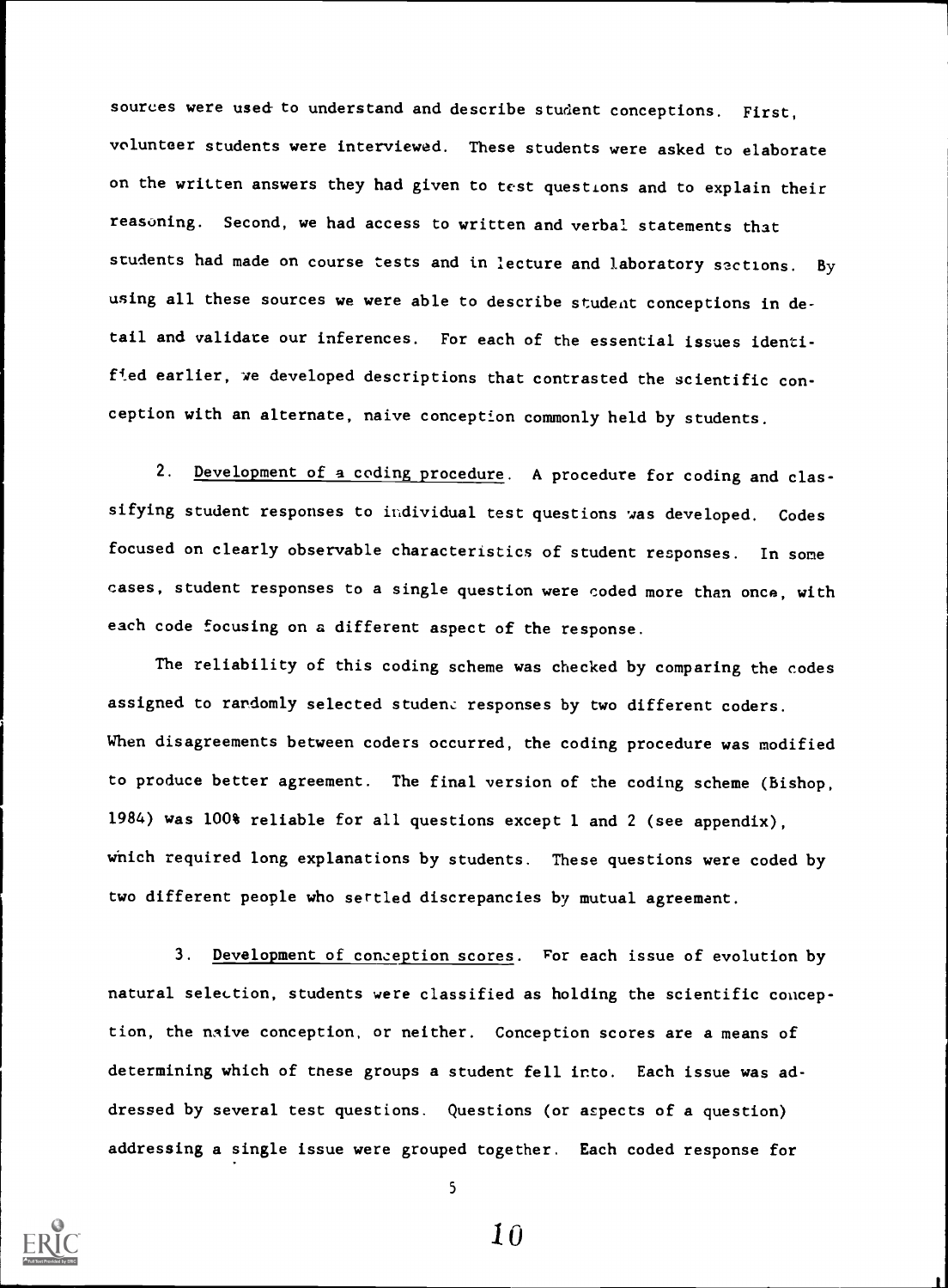each question was- then assigned two scores; the first represented the degree

which students making such a response held the scientific conception. The second score represented the degree to which students making such a response held the naive conception. The criteria for assigning a given score to a given response are listed on the following page.

| Score | Nature of Response                                                                                          |
|-------|-------------------------------------------------------------------------------------------------------------|
| $+2$  | Response provides a clear statement that<br>student believes in the issue                                   |
| $+1$  | Response allows inference that student<br>believes in the issue                                             |
| 0     | Response does not provide readily<br>interpretable evidence concerning student's<br>beliefs about the issue |
| - 1   | Response permits inference contrary to belief<br>in the issue                                               |
| $-2$  | Response is clearly contradictory to the<br>issue                                                           |

Scores for both the naive and scientific conceptions were summed for each issue. The result was that each student was assigned a scientific conception score and a naive conception score for each issue. We classified students receiving a summed score of +2 or above as holding the particular conception on the issue in question. Students receiving a summed score of  $0$ or less were classified as not holdir; the conception. Students receiving a score of +1 were considered unclassifiable.

#### Assessing Effects of Instruction

The total number of years of biology instruction each student had taken prior to entering the biology course was determined on the basis of pretest questionnaires. Quarter-long biology courses were counted as one-third of <sup>a</sup> year; semester-long biology courses were counted as one-half of a year.



6

 $1i$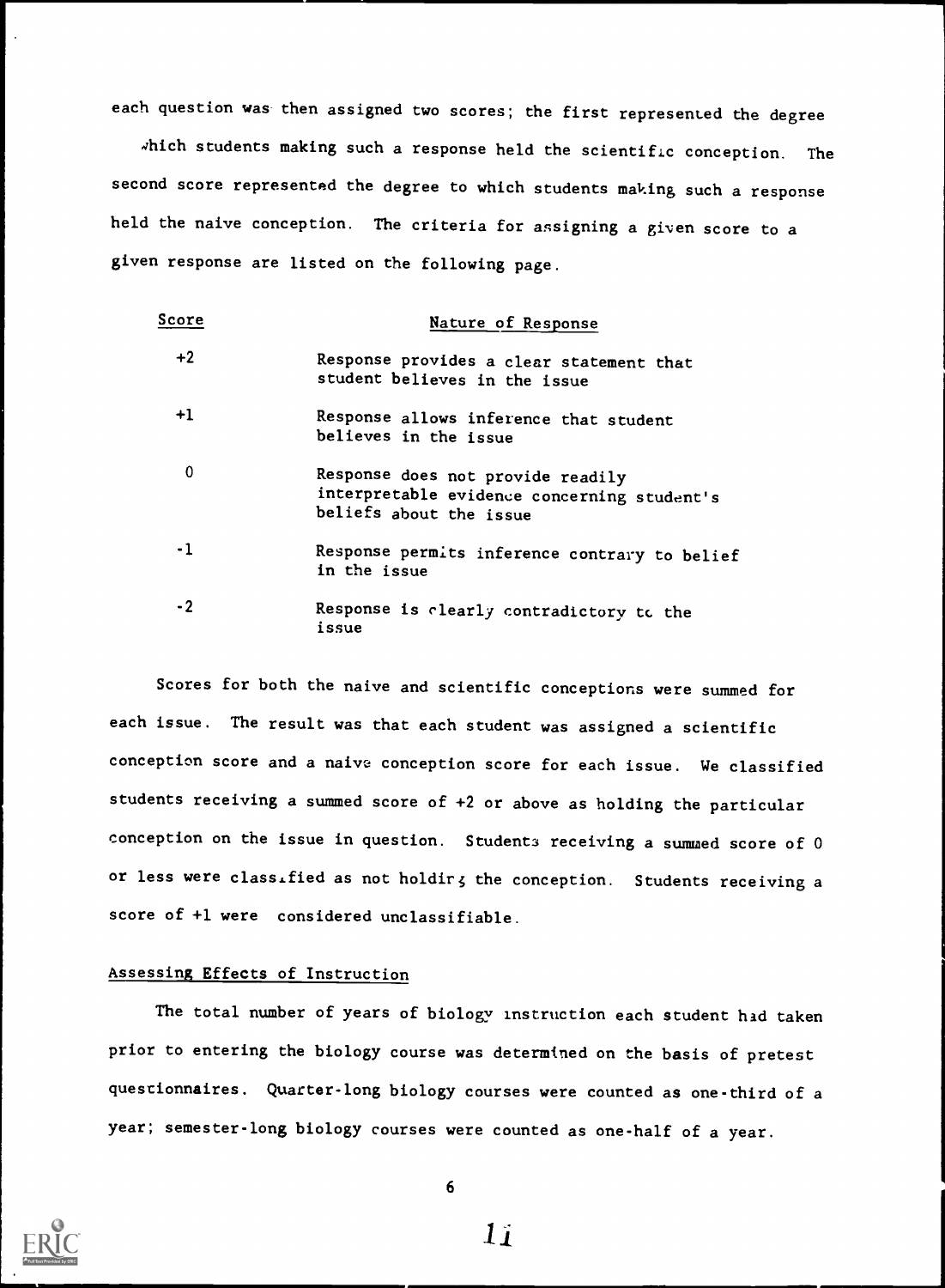Students who had responded to the questionnaire were dividel into three groups based on the number of years of previous biology instruction. Those who had taken two or more years of previous biology courses, those who had taken more than one year but fewer than two, and those who had taken one or fewer years of previous biology.

The effects of previous biology instruction were assessed by comparing the number of students in each group possessing the scientific conception (versus those not possessing the scientific conception) for each issue. Because previous biology instruction may affect not only what students know upon entering the course, but also what they learn during the course, the number of students in each group possessing the scientific conception on the posttest was compared in the same manner.

The effects of instruction in the biology cource were assessed by comparing pretest conception scores with posttest conception scores. During the final two terms of the study, instructors were provided with materials specifically designed to promote conceptual change. These materials were designed to help students recognize the inadequacy of their misconceptions and develop appropriate scientific conceptions in their place. A module containing student handouts lecture materials, problem sets, and a laboratory activity is available (Bishop 6. Anderson, 1986). Instruction on the process of natural selection took about one veek in the ten-week course. There were also many references to evolution by natural selection at other points in the course.

## Belief in Evolution

To test the hypothesis that beliefs about the truthfulness of evolution might affect, or be affected by, the conceptions students held, we divided responding students into three groups based on their answers to the question "Do you believe the theory of evolution to be truthful?" Believers were

 $\mathcal{T}$  and  $\mathcal{T}$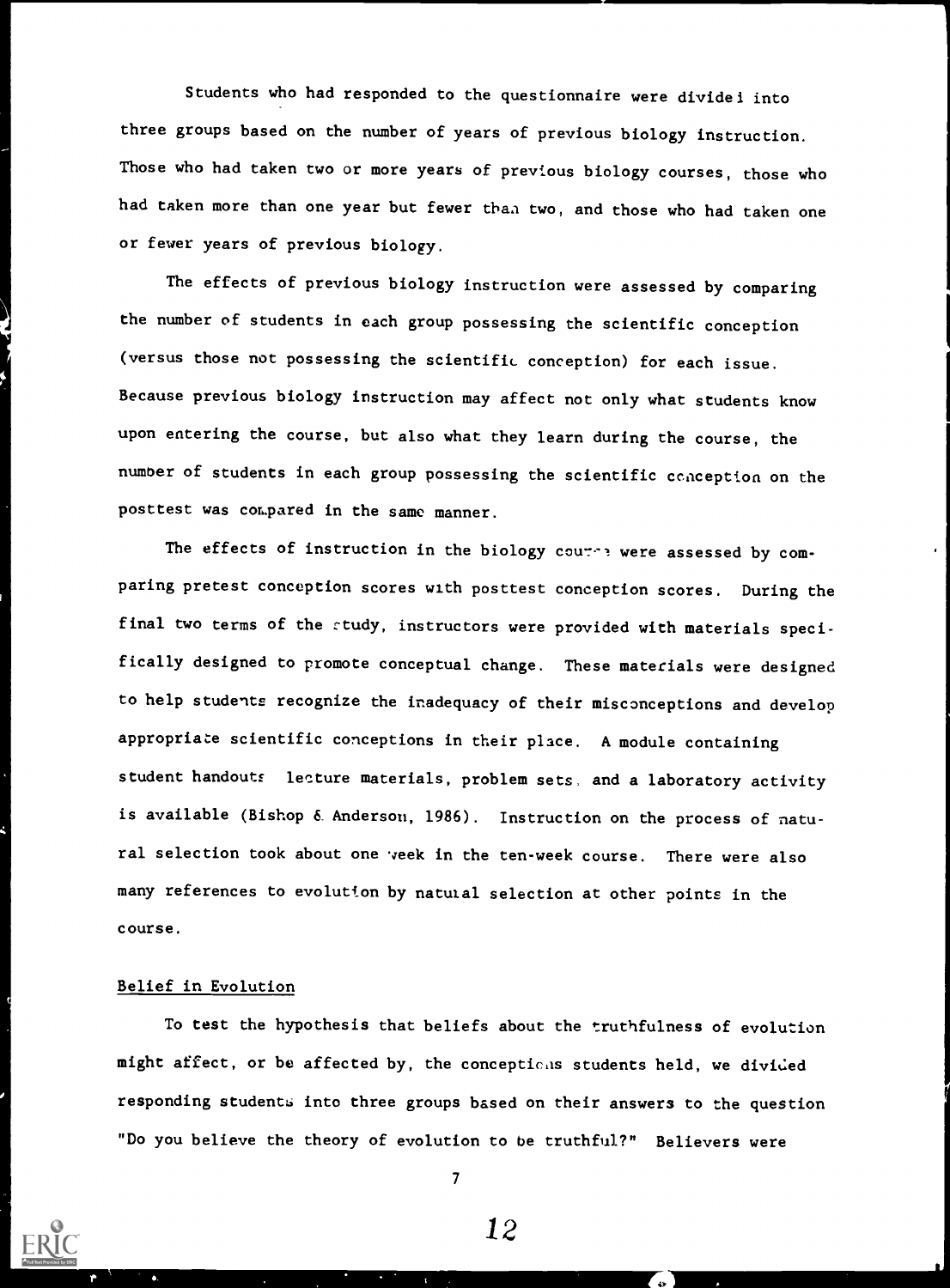those students answering yes to the above question. Nonbelievers were those students answering no. Unsure students were those who gave answers such as "I don't know", "partially," and the like. The number of students in each group possessing the scientific conception for each issue on the posttest was compared.

#### Results

#### Description of Student Conceptions

Most students entered the course believing they already had a basic understanding of the process of ev. tion by natural selection. Unfortunately, their ideas about how and why evolution occurred differed grectly from those accepted by biologists. In Figure 1, a generalization of students' naive conceptions is contrasted w'th the process as it is currently understood by biologists (scientific conception). We were able to identify three major ways in which student conceptions differed from the scientific conception. There are presented below as separate issues

Origin and survival of new traits in populations. Biologists recognize that two distinct processes, fundamentally different in cause and effect, influence traits exhibited by populations over time. New traits (a) originate due to random charges in genetic material (random mutation or sexual recombination) then (b) survive or disappear due to selection by environmental factors (natural selection). Thus these two processes are depicted as separate occurrences on the left-hand side of Figure 1, which depicts the process of evolution as understood by biologists.

Many students fail to recognize the existence of two processes. Likewise, they fail to maks a distinction between the appearance of traits in a population and their survival over time. Rather, they think a single process affects the development of traits in a species. On the right-hand side of



8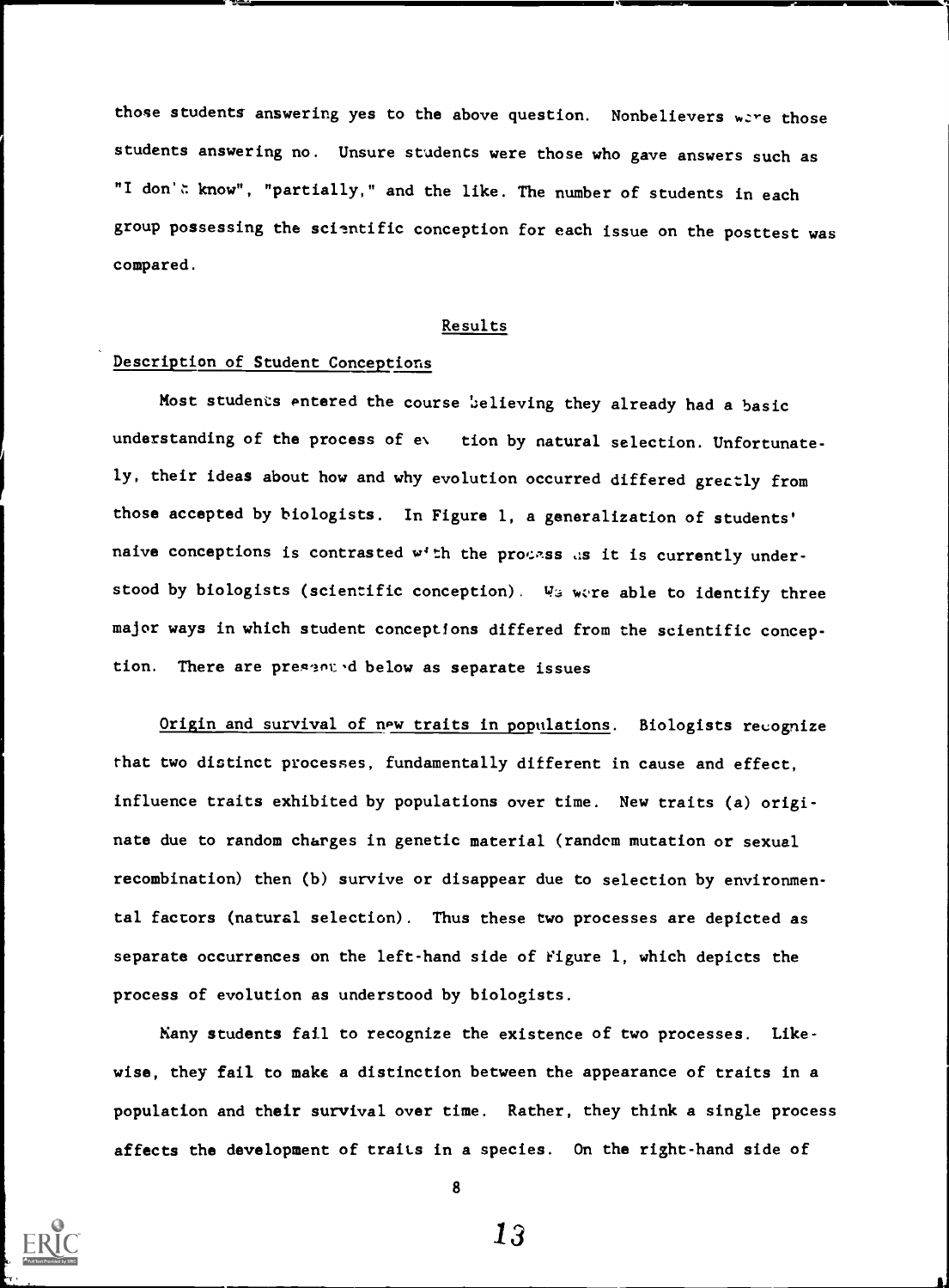

Figure I. Comparison of scientific and naive understandings of the mechanism of evolution.

L-------



 $\bullet$ 

# BEST COPY AVAILABLE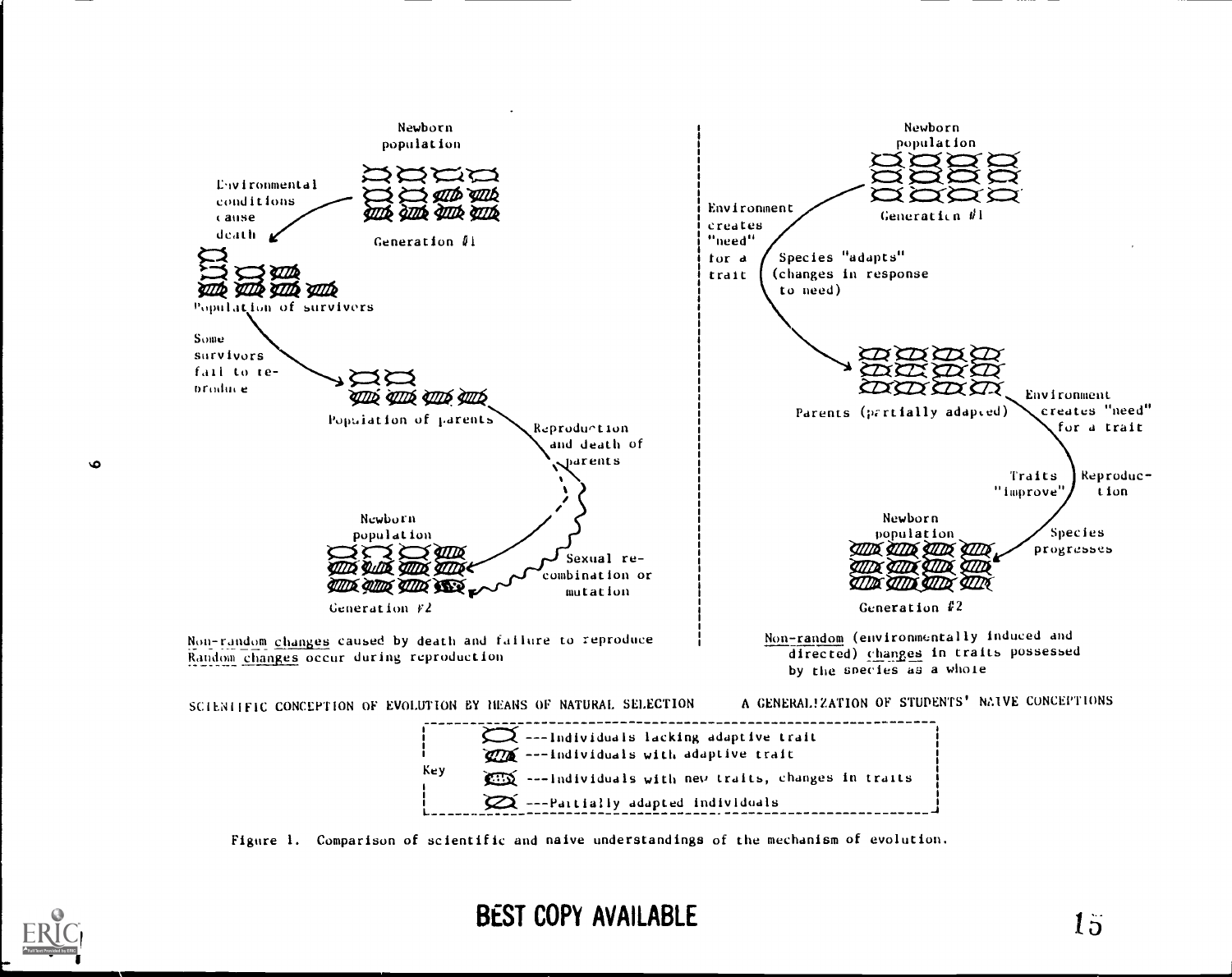Figure 1, which represents the naive conception, only one process is depicted as affecting traits. These students believe that the environment causes traits to change over time. Ideas about the mechanism by which the environment is believed to exert its influence include the following (examples given here come from student responses to Questions 1 and 2 on the test):

- 1. Need. Organisms develop new traits because they need them to sur-<br>vive. Example: "Because [cheetahs] needed to run fast for food, so nature allowed them to develop faster running skills."
- 2. Use and disuse A species changes because its members use or fail to use certain ,odily organs or abilities. Example: "Through nonuse of eyes for many generations, the eyes [of cave salamanders] became nonfunctional."
- 3. Adaptation. Many students use the word adapt in its everyday context (individuals changing in response to the environment) to explain ev,lutionary change. Example: "Biologists would say that through a slow adapting process the polar bear's coat would slowly change to white as a result of environmental factors."

We have found that difficulty in seeing how change can result from the combined effects of random mutation and nonrandom selection is an especially persistent problem. One reason for this perhaps lies in the simplicity and logical appeal of the naive conception. The presently accepted mechanism continues to be a subject of some controversy even within the biological community (e.g., Koestler, 1971; Keller, 1983). The students' naive explanations are implicitly Lamarckian: They imply that acquired traits can be inherited; however, we wish to emphasize that even students who rejected Lamarckianism often gave inadequate single-process descriptions of evolutionary change like those described above. We believe that they did this partly because they did not adequately understand the two-process alternative. Another reason, perhaps, for the appeal of this idea to students was their inability to distinguish causal from functional explanations. To many students, an explanation of the furction of a certain trait to the individual is sufficient in and of itself to explain how the trait evolved. Thus the fact



 $^{10}$  16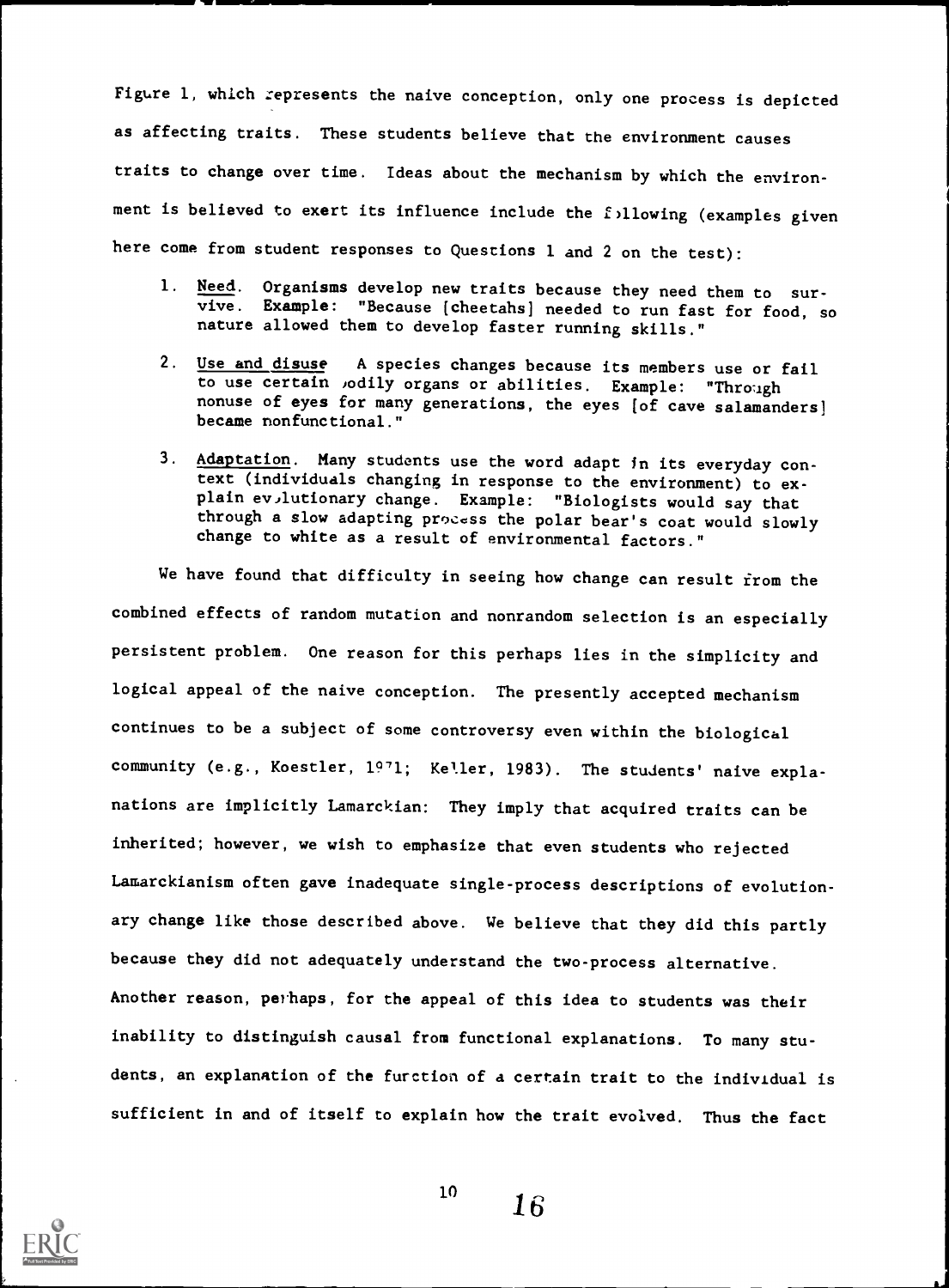that present-day porcupines need their quills to survive is taken as a sufficient explanation of how those quills evolved.

The role of variation within a population. Biologists believe that populations evolve because some individual members of a population possess a reproductive advantage, by virtue of their genetic traits, over other individual members. Thus, variation within populations is an essential precondition for evolutionary change. Students possessing naive conceptions did not view variability as important to evolution. Instead of focusing on a population composed of individual members, they viewed evolution as a process that molds or shapes the species as a wnole. Example: "[Cheetahs] might have had to run fast to escape predators and gradually their muscles and bones changed to adapt to this."

Evolution as the changing proportion of individuals with discrete traits. Biologists believe that new traits arise through discrete genetic changes involving individual organisms. Those traits then gradually or progressively become established in a population, as the proportion of individuals possessing those traits grows with each succeeding generation. Students possessing naive conceptions attribute this gradual progressive quality not to proportion of individuals in population, but to gradual changes in the traits themselves, viewing traits as improving or deteriorating from one generation to the next. Example: "As sight was not needed, these salamanders in the cave, through generations, passed down genes with less ability to zee until they had evolved to the blind ones."

This contrast can be seen by again comparing the left and right side of Figure 1. On the left side (scientific conception) the proportion of individuals with adaptive traits increases, but individuals do not change. On the right side (naive conception) each individual or descendent gradually adapts.



11

 $1'7$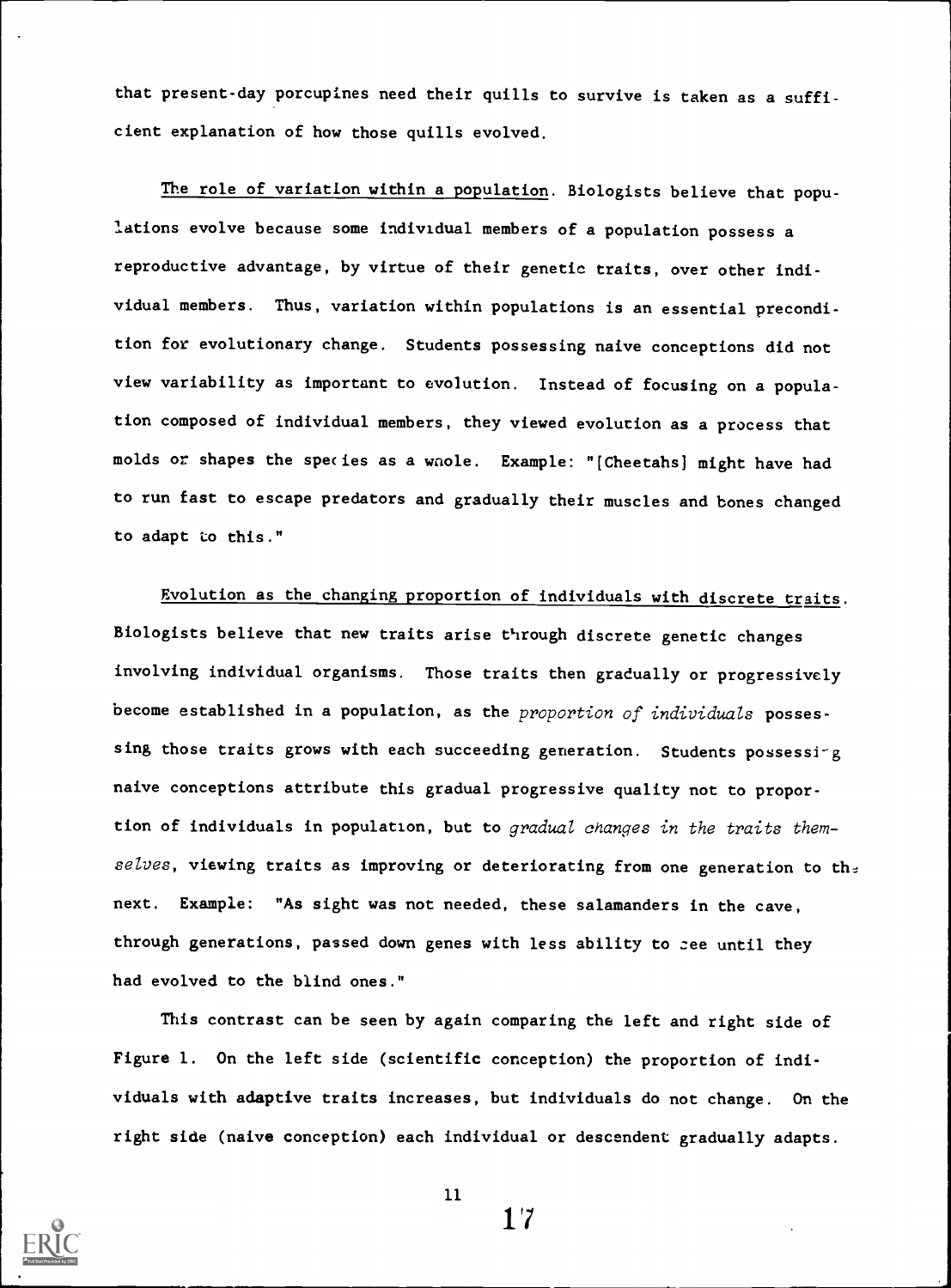Confusing terminology. In addition to the major issues explained above, students' naive conceptions appear to be reinforced by their misunderstanding of two commonly used evolutionary terms: adapt/adaptation and fitness. Both of these terms have a meaning in everyday language that is different from their definition when used in an evolutionary context.

1. Adapt/Adaptation. To "adapt" means to change in 'esponse to something. When used in its everyday context, the word refers to altering, through their own efforts, their form, function, or behavior, as when a dog "adapts" to its new home. Biologists using the words "adapt" and "adaptation" in an evolutionary context are referring to a population phenomenon, wheraby the population as a whole changes over many generations through the action of natural selection. The evolutionary process is driven by the reproduction and death of individuals, not by changes that occ.r during their lifetimes. Students hearing the word "adapt" in an evolutionary context, however, may construct meanings in terms of its everyday usage. This tends to reinforce the student conception explained earlier, of an environmentally directed influence on the appearance and development of traits.

2. Fitness. In everyday language, the term "fitness" is used to denote health, strength, and endurance. In an evolutionary context, the term is used to express the relative capability of individuals (or genes) to produce surviving offspring. In the evolutionary sense, any genetic trait that increases an organism's ability to produce surviving offspring also increases its fitness. Students operating within the former definition, however, often only recognize traits such as health, strength, and intelligence as contributing to fitness. This student conception tends to be reinforced by inaccurate popularizations of natural selection such as "only the strong survive."

There was a single question on the diagnostic test directed toward revealin student understanding of each of these terms. For each of the three



12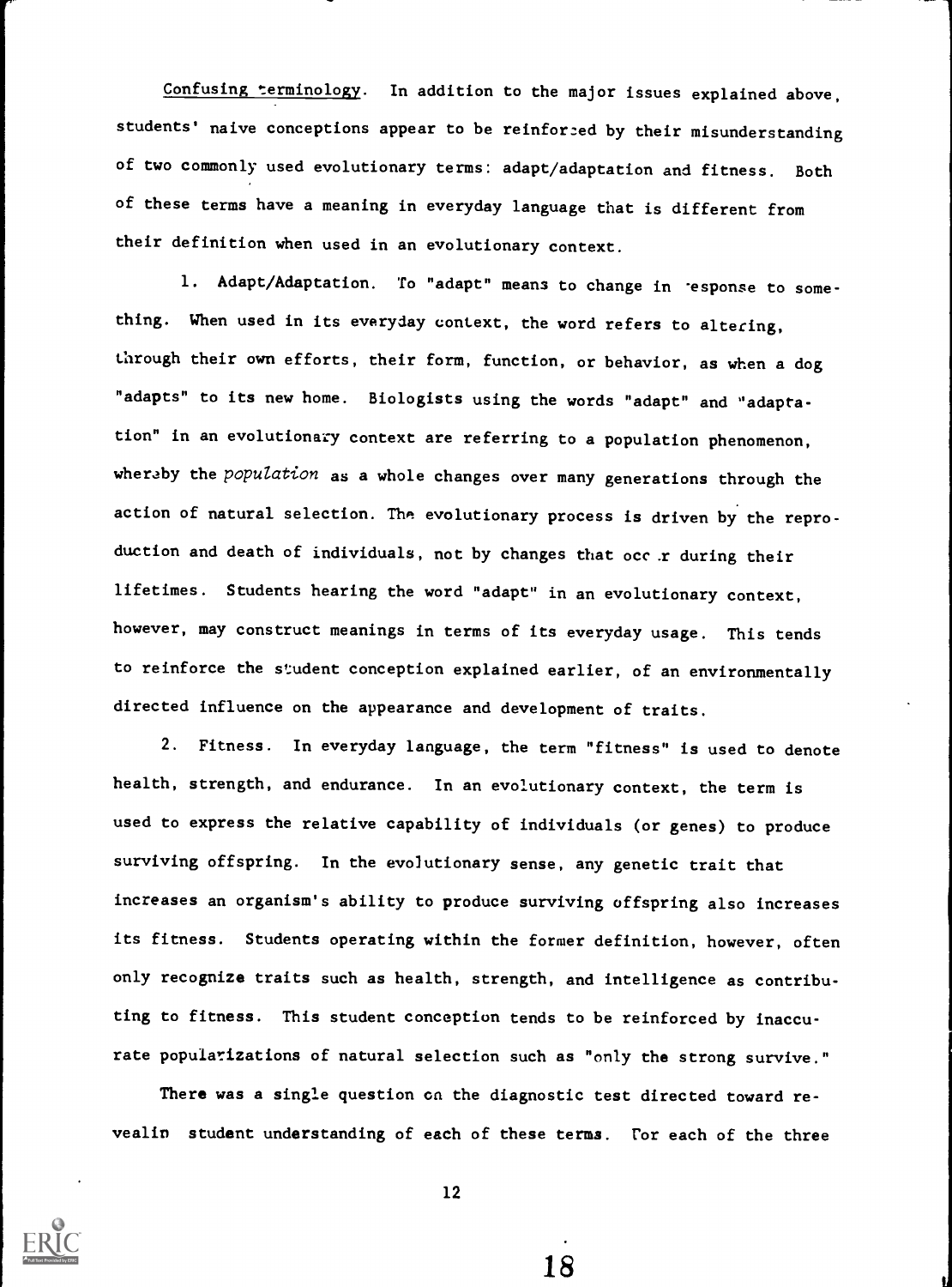major issues, however, we had at least two questions. Because data based on a single question cannot be considered reliable, data on the terms "adapt/  $\mathbf{P}$  and  $\mathbf{P}$ adaptation" and "fitness" are not included in the quantitative analyses presented below.

## Effects of Previous Instruction

Virtually all of the students (96%) had taken some biology prior to entering the course. Ninety-three percent had at least one year of previous biology, and 38% had taken two or more years  $(N - 10)$ 

Results showed that the amount of previous biology instruction had little or no effect on student conceptions. Table 1 shows the percentage of students in each group classified as understanding the scientific conception

#### Table 1

Relation Between Previous Biology Instruction and Student Understanding of Conceptions on Pretest and Posttest

| Issue                                         | Scientific Conception                                                                                                             |                 |                         |                       |                         | Amount of Previous Biology |                                                       |
|-----------------------------------------------|-----------------------------------------------------------------------------------------------------------------------------------|-----------------|-------------------------|-----------------------|-------------------------|----------------------------|-------------------------------------------------------|
|                                               |                                                                                                                                   |                 | 0-1 years<br>$(n - 19)$ |                       | 1-2 years<br>$(n - 37)$ |                            | 2 or more years<br>$(n - 35)$                         |
| Origin and<br>survival of<br>new traits       | Random processes<br>responsible for<br>appearance of<br>traits; natural<br>selection accounts<br>for survival or<br>disappearance | Pre<br>$\Omega$ | Post<br>$\overline{41}$ | Pre<br>$\overline{5}$ | Post<br>69              |                            | $\frac{\text{Pre}}{3}$ $\frac{\text{Posc}}{53}$<br>53 |
| Role of<br>variation<br>within<br>populations | Variable popula-<br>tion essential<br>for evolution                                                                               | 21              | 47                      | 16 <sup>1</sup>       | 63                      | 31                         | 59                                                    |
| Evolutionary<br>change                        | Involves changing<br>proportions<br>- E<br>individuals with<br>discrete traits                                                    | 0               | 47                      | 16 <sup>1</sup>       | 66                      | 17                         | 57                                                    |

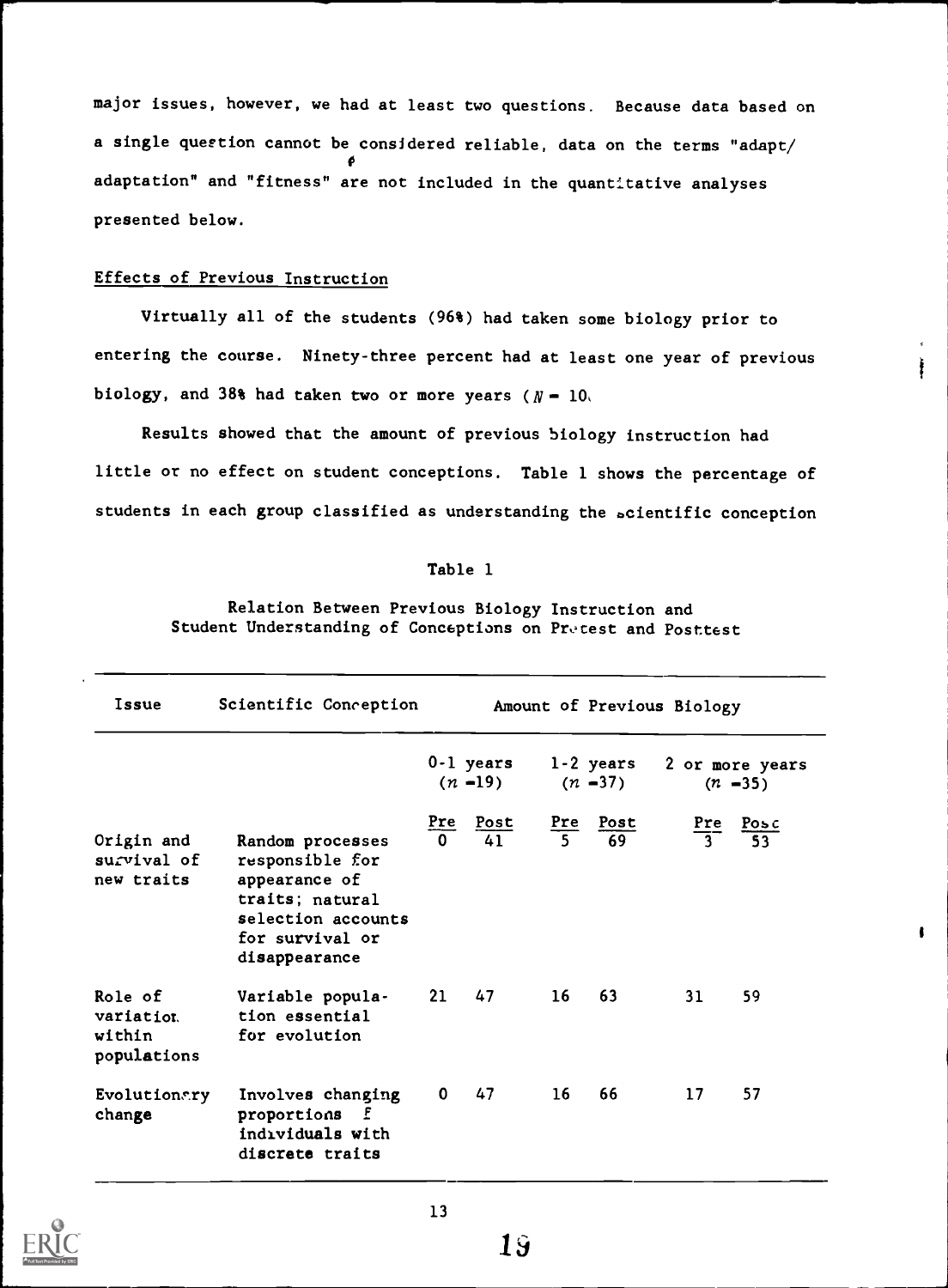on the pretest. All of the pretest percentages are surprisingly low. Even among those students taking two or more years of previous biology instruction, no more than 31% exhibited an understanding of any issue. These percentages are not significantly associated with previous biology courses for any of the issues. [Issue 1, chi-square = 1.19 ( $df$  = 2, p>.1); Issue 2, chisquare - 4.16 ( $df$  - 2,  $p$ >.1); Issue 3, chi-square - 3.30 ( $df$  - 2,  $p$ >.3).]

Neither did prior biology instruction seem to have an effect on the students' ability to learn the scientific conceptions during the biology course. Table I also shows the percentage of students in each group classified as believing the scientific conception on the posttest. Again, these percentages are not significantly associated with the number of previous biology courses for any of the issues. [Issue 1, chi-square - 3.73  $df$  - 2,  $p > .2$ ); Issue 2, chi-square = 1.13 (df = 2, p > 0.3); Issue 3, chi-square = 1.25  $(df - 2; p > .3) . j$ 

Instruction in the biology course was specifically geared toward producing conceptual change. All of the naive conceptions were directly confronted and contrasted with the corresponding scientific conception (Bishop & Anderson, 1986). Our results show that, though far from perfect, these methods were apparently more effective than previous biology instruction had been. Table 2 presents the percentage of total students taking the pretest and/or posttest who were classified as believing each conception. On the pretest, more students were committed to the naive than the goal conception for issue 1 and Issue 2. The percentage of students classed as believing the naive and scientific conceptions were similar for Issue 3, with many students not firmly committed to either conception.

On the posttest, the percentage of students possessing the scientific conception increased to over 50% for each of the issues. The percentage of students possessing the corresponding naive conception decreased.

lh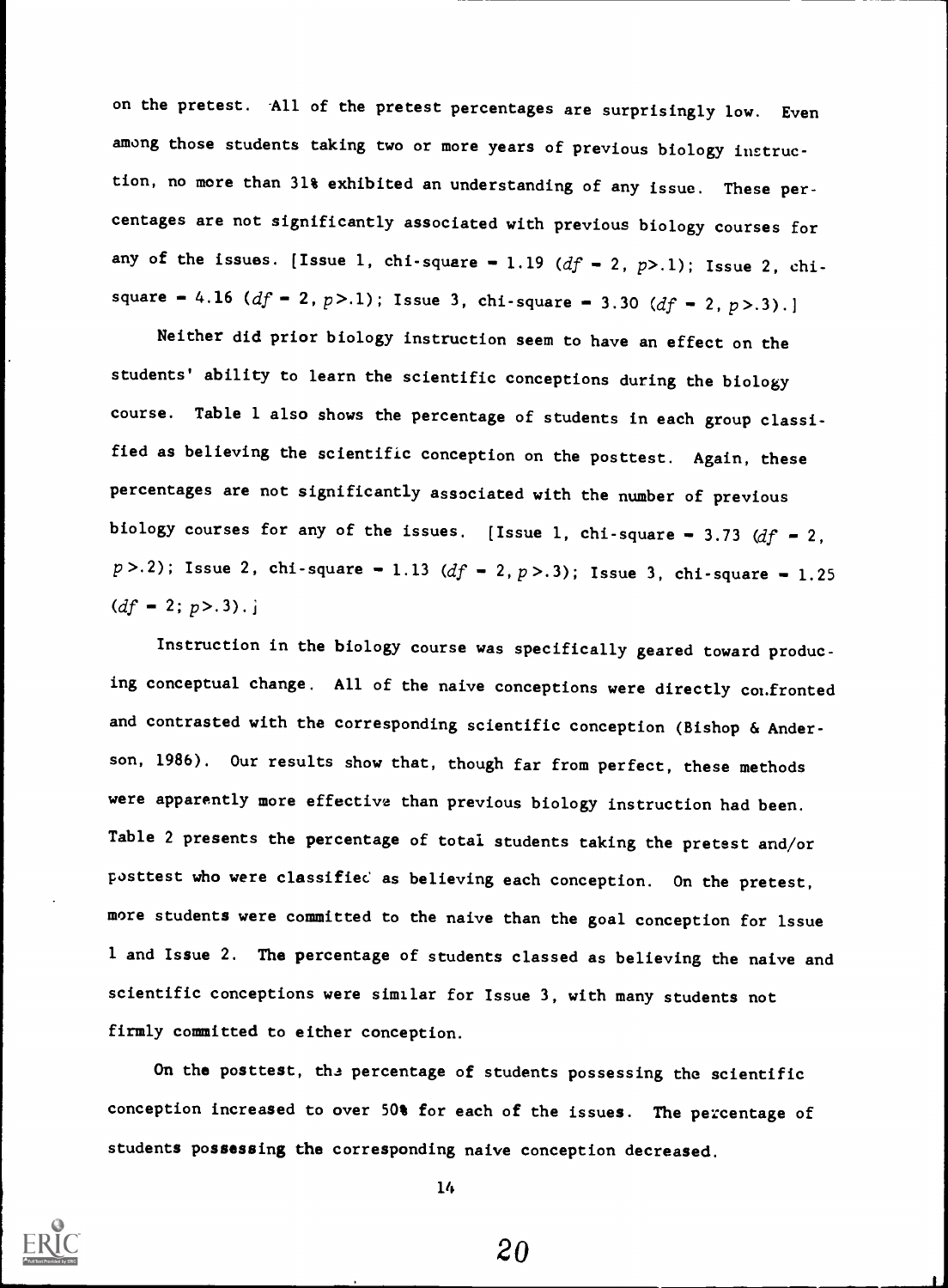# Table 2

Percentage of Student Understanding and Commitment to Three Important Issues

| Issue |                                               | Conception                                                                                                                        | Percent of Students<br>Committed to Conception |                        |  |
|-------|-----------------------------------------------|-----------------------------------------------------------------------------------------------------------------------------------|------------------------------------------------|------------------------|--|
| 1.    | Origin and                                    | Scientific:                                                                                                                       | Pretest<br>$(N - 110)$                         | Posttest<br>$(N - 90)$ |  |
|       | survival of<br>new traits                     | Random processes<br>responsible for<br>appearance of<br>traits; natural<br>selection accounts<br>for survival or<br>disappearance | 3 <sup>a</sup>                                 | 56                     |  |
|       |                                               | Naive:<br>Environmentally<br>caused processes<br>direct changes in<br>traits                                                      | 51                                             | 14                     |  |
| 2.    | Role of<br>variation<br>within<br>populations | Scientific:<br>Variable population<br>essential for<br>evolution                                                                  | 23                                             | 57                     |  |
|       |                                               | Naive:<br>Change occurs to<br>the species as<br>a whole                                                                           | 30                                             | 14                     |  |
| 3.    | Evolutionary<br>change                        | Scientific:<br>Involves changing<br>proportions of<br>individuals with<br>discrete traits                                         | 15                                             | 57                     |  |
|       |                                               | Naive:<br>Involves progressive<br>change in quality<br>of traits as they<br>are passed from<br>one generation<br>to the next.     | 12                                             | 8                      |  |

aTotals are less than 100% because some students could not reliably be classified as committed to either conception.

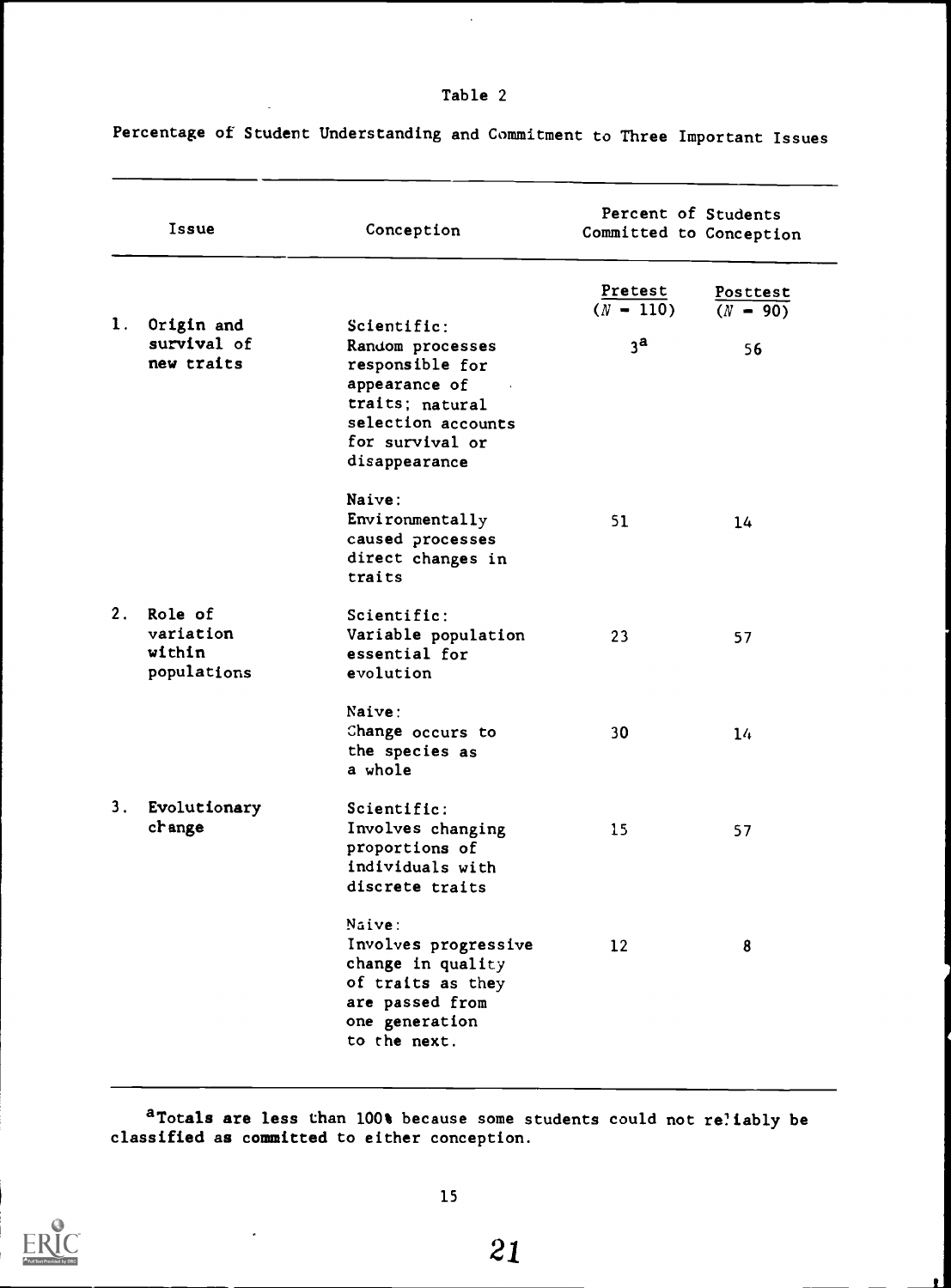These results indicate two things. First, the concepts of evolution by natural selection are far more difficult for students to grasp than most biologists imagine and, second, many studeats can change their naive conceptions on the subject if instructors are aware of them and prepared to con front them.

#### Effects of Belief in Evolution

Fifty-nine percent of students answering the question "Do you believe the theory of evolution to be truthful?" on the pretest were classified as believers, 11% were classified as nonbelievers, and 30% were unsure  $(N - 90)$ . Answers to the same question on the posttest gave similar results: 49% telievers, 26% nonbelievers, and 27% unsure  $(N - 57)$ .

In general, student beliefs about the truthfulness of evolution were only slightly affected by instruction. Sixty-seven percent of the students who answered the question on both the pretest and the posttest  $(N - 32)$  did not change their answers. Of the 11 students who did change their answers, all did sc between the unsure category and the believer or nonbeliever category. There were no changes from the believer to the nonbeliever category or visa versa.

Student conceptions were not associated with their belief (or lack of belief) in the truthfulness of evolution. Table 3 lists the percentage of students in each of the three groups categorized as possessing the scientific conception on the posttest. In fact, a slightly higher percentage of the non-believers possessed the goal conception. although this difference was not statistically significant for any of the issues [Issue 1; chi-square  $-2.38$  $(df = 2, p > .2)$ : Issue 2; chi-square = 4.18  $(df = 2, p > .3)$ : Issue 3; chisquare = 3.17  $(df - 2, p > 1)$ .]



22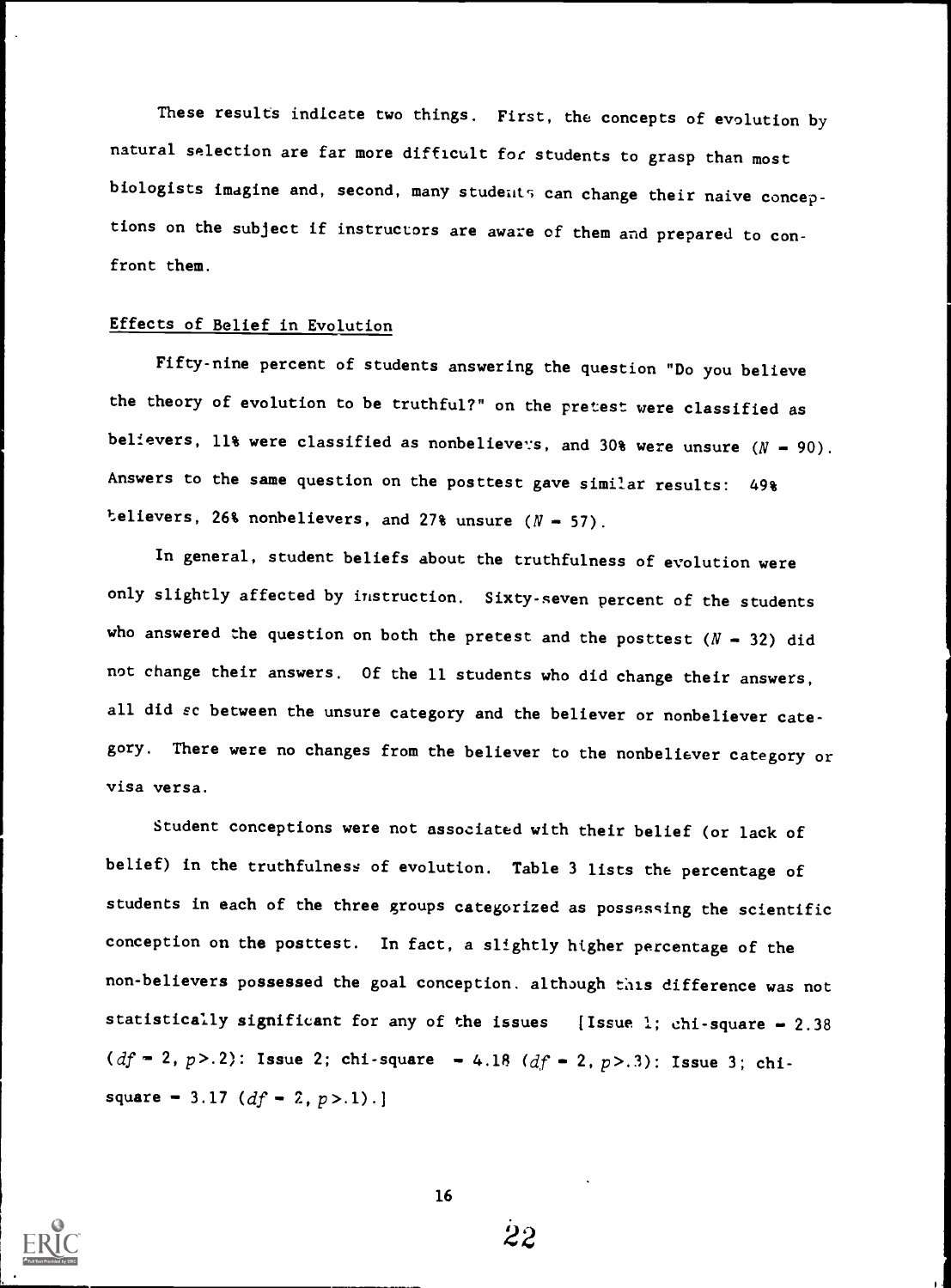|    | Issue                                              | Scientific<br>Conception                                                                                                          | Percent of Understanding Scientific<br>Scientific Conception |                            |                      |  |
|----|----------------------------------------------------|-----------------------------------------------------------------------------------------------------------------------------------|--------------------------------------------------------------|----------------------------|----------------------|--|
|    |                                                    |                                                                                                                                   | <b>Believers</b><br>$(n - 28)$                               | Nonbelievers<br>$(n - 15)$ | Unsure<br>$(n - 14)$ |  |
| 1. | Origin and<br>survival of<br>new traits            | Random processes<br>responsible for<br>appearance of<br>traits; natural<br>selection accounts<br>for survival or<br>disappearance | 50                                                           | 73                         | 64                   |  |
|    | 2. $Rolz$ of<br>variation<br>within<br>populations | Variable population<br>essential for<br>evolution                                                                                 | 57                                                           | 73                         | 36                   |  |
|    | 3. Evolutionary<br>change                          | Involves changing<br>proportions of<br>individuals with<br>discrete traits                                                        | 57                                                           | 80                         | 50                   |  |

#### Relation Between Belief in Evolution and Student Conceptions: Posttest

Table 3

#### Implications

We believe that the most important contribution  $\delta$  this research lies in its description of students' naive conceptions about the process of natural selection. The research has produced both a structured description of student conceptions that identifies for instructors the most important sources of student difficulty with this topic and a diagnostic test that is relatively efficient and easy to use.

The results suggest that most presently used mathods of teaching about evolution by natural selection are ineffective for this population of students. Even students who had taken two or more years of biology before taking the pretest generally showed little understanding of the evolutionary



17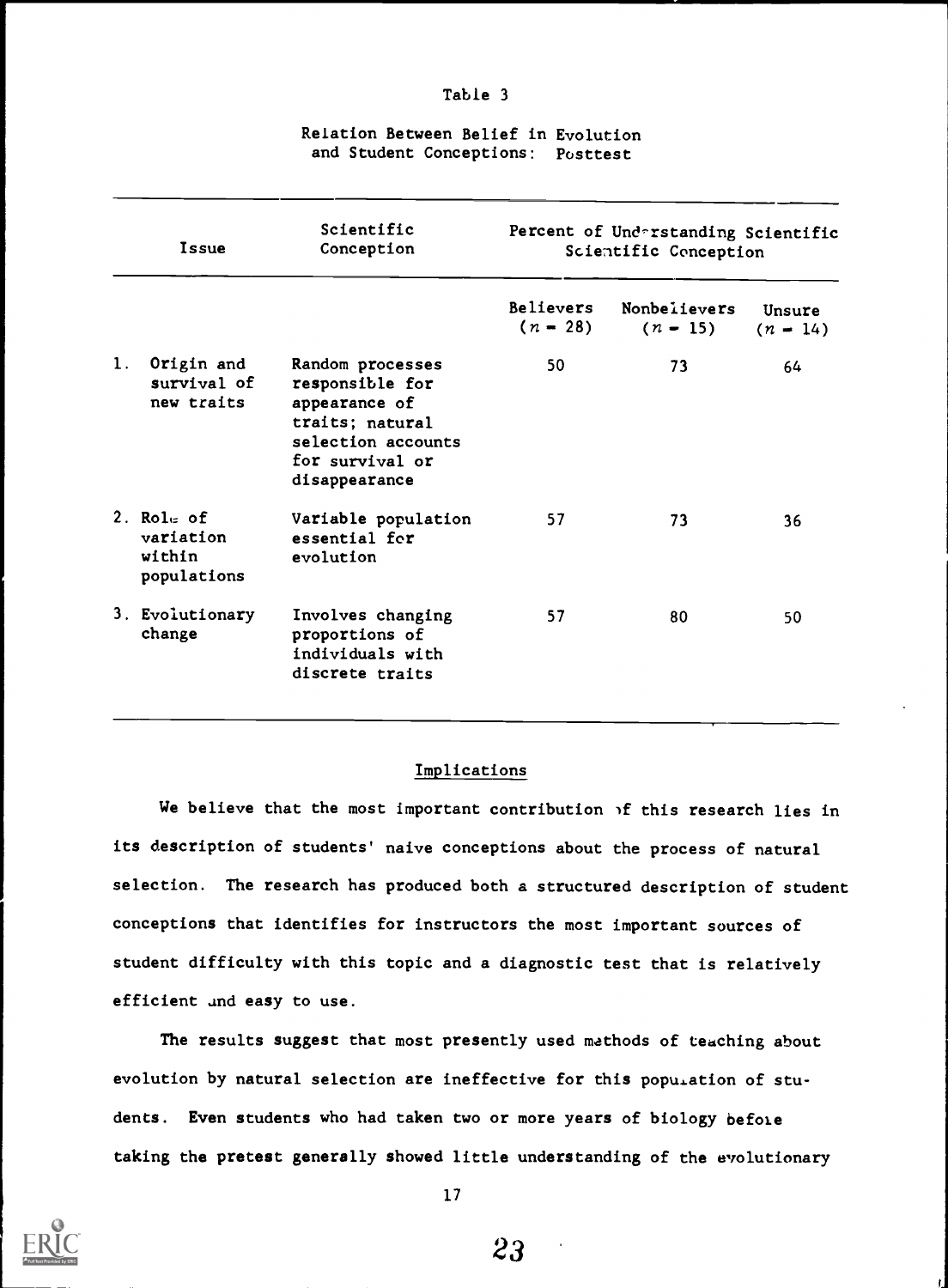process. The methods developed for the course (Bishop & Anderson, 1985), which were based on our analysis of students' conceptions, were more effective than the students' previous instruction, but still left substantial numbers of students without a working knowledge of evolution by natural selection.

The results of this research also have important social implications. If the students that we studied are taken as representative of collegeeducated nonscientists, then it appears that a majority of people on both sides of the evolution-: reation debate do not understand the process of natural selection or its role in evolution. The results do not indicate, however, that better understanding would lead to a general acceptance of evolution. Students who improved their understanding of the process of natural selection did not generally change their convictions about the truthfulness of the theory. For most students, those convictions seem to be based more on social, religious, or metaphysical commitments than on an analysis of scientific evidence. This may be disturbing to biologists who would like for the general public to believe and appreciate the discipline's central theory, but it should be comforting to those who fear that instruction in evolution will cause children to abandon religious beliefs.

Finally, we would like to say a word about the prevalence of the naive conceptions in this well educated population. These results indicate that over half of this population possess naive conceptions about evolution. Why are there beliefs so prevalent? One answer seems to be the simplicity and logic of the naive ideas. It would be wonderful if organisms could simply acquire those features necessary for survival, but nature does not operate in this manner. A second reason may be the language used in popularizations of evolutionary history. Both film and written accounts often, in an attempt to simplify concepts for the lay public, use language that tends to reinforce



18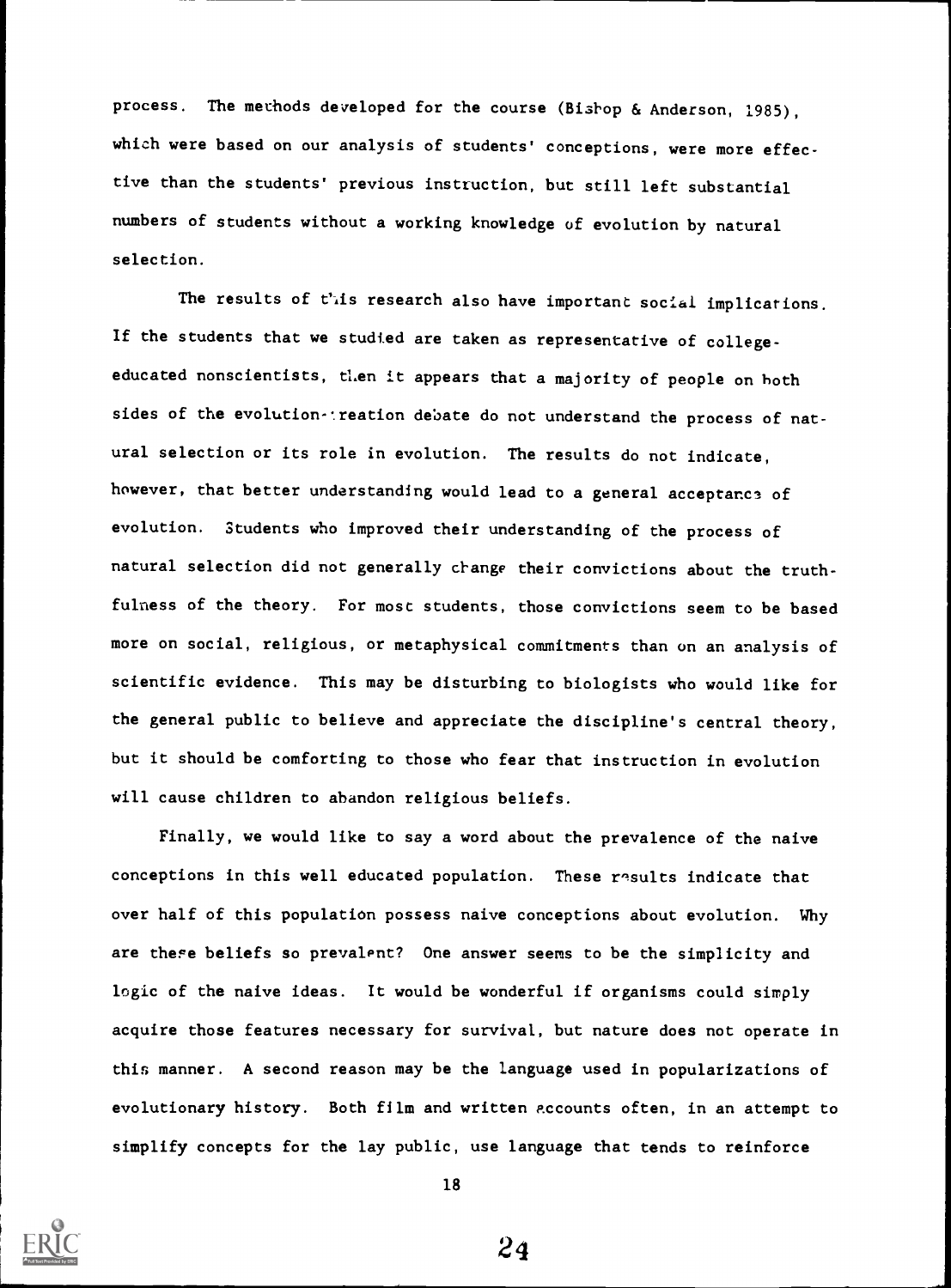these misconcepttors. Examples from well respected programs include such statements as these, "As the climate changed, the plants and animals had to adapt or face extinction" and "Only the smartest and strongest animals survived." While biologirts might understand these statements correctly, the evidence is that the general public, for whom these programs are intended, do not.

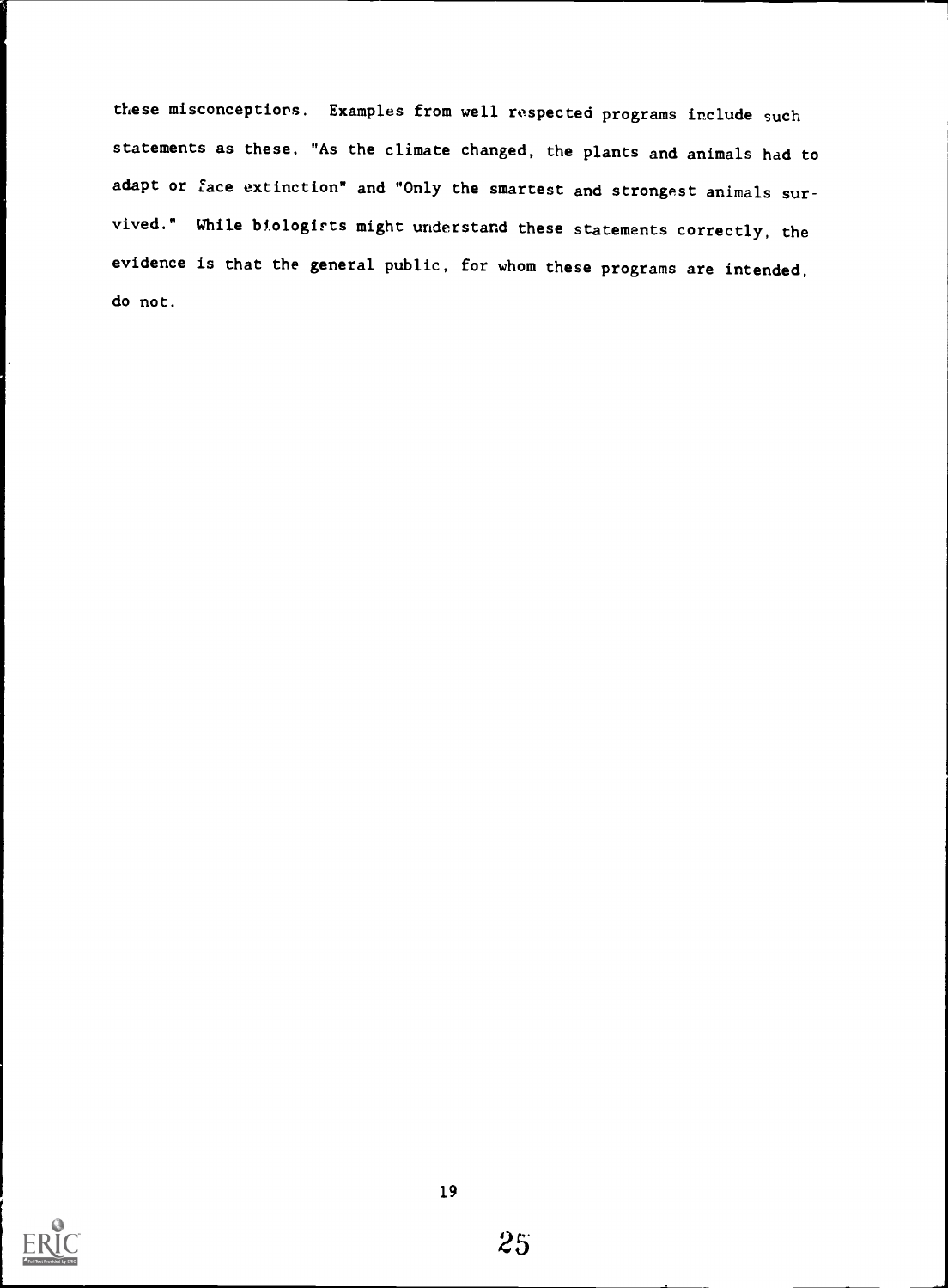### References

- Bishop, B. (1984). FIPSE working paper number A4: Analysis proceedures for evolution. Unpublished manuscript, Institute for Research on Teaching, Michigan State University, East Lansing.
- Bishop, B., & Anderson, C.W. (1986). Evolution by natural selection: A teaching module (Occasional Paper No. 91). East Lansing: Michigan State University, Institute for Research on Teaching.
- Brumby, M.N. (1984). Misconceptions about the concept of natural selection by medical biology students. Science Education, 68, 493-503.
- Helm, H., & Novak, J.D. (Eds.). (1983). Proceedings of the international seminar: Misconceptions in science and mathematics. Ithaca, NY: Cornell University.
- Xeller, E.F. (1983). A feeling for the organism: The life and work of Barbara McClintock. San Francisco: W. H. Freeman.
- Koestler, A. (1971). The case of the midwife toad. New York: Random House.

1

id

Mayr, E. (1972). The nature of the Darwinian revolution. Science,  $176$ , 981-989.

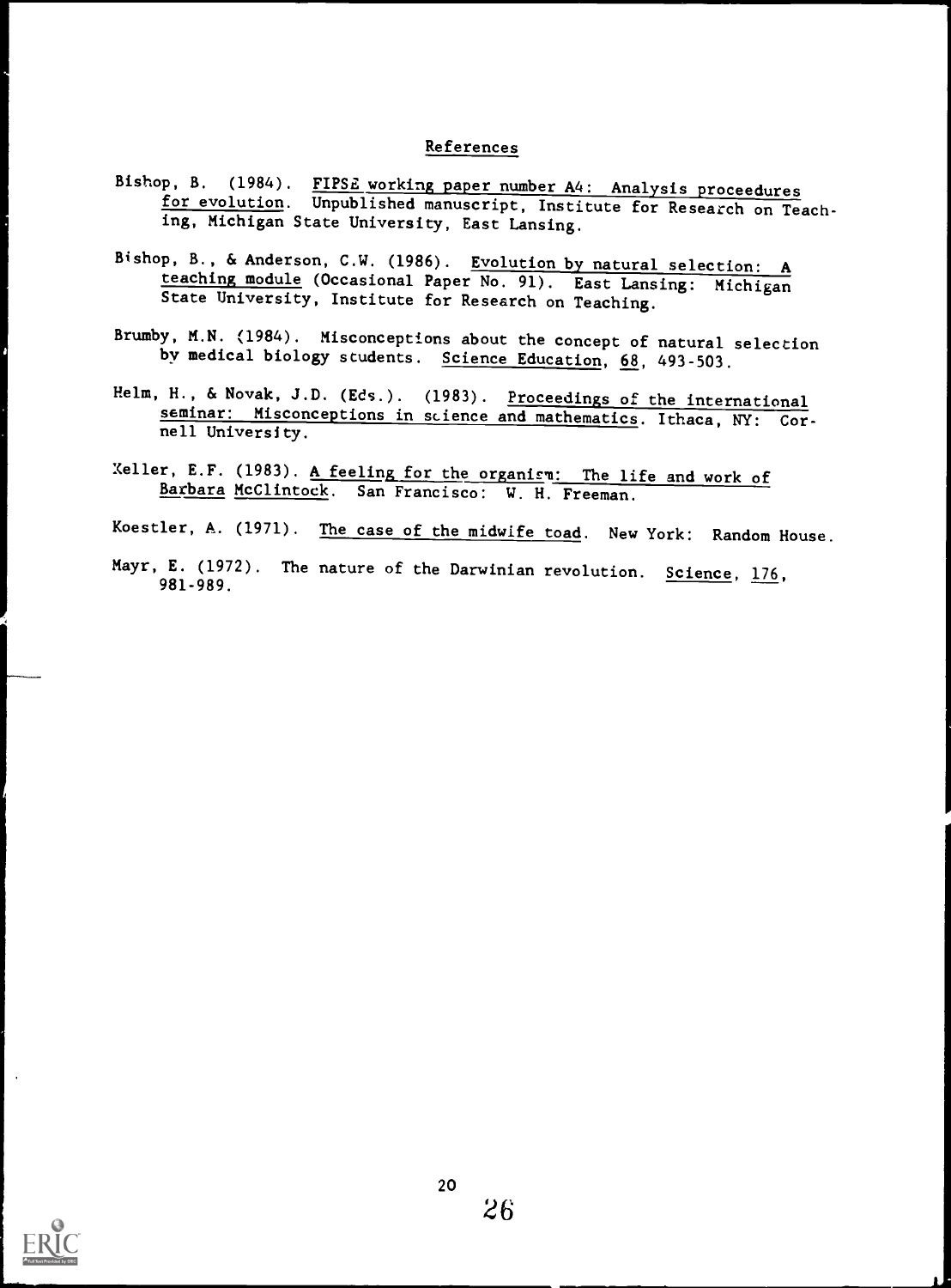| <b>Pre/Post</b> | Student Number |             |
|-----------------|----------------|-------------|
|                 | Section        |             |
|                 | Ter            | Year<br>- - |

#### Evolution Concept Test

- 1. Che tahs (large African cats) are able to run faster than 60 miles per hour when chasing prey. How would a biologist explain how the ability to run fast evolved in cheetahs, assuming their ancestors could only . . a 20 miles per hour?
- 2. Cave salamanders are blind (they have eyes which are nonfunctional). How would a biologist explain how blind cave salamanders evolved from sighted ancestors?
- 3. For the following questions, use the numbered statements listed and circle the number which most closely corresponds to what you understand.
	- 1 The statement on the left is the only correct statement.
	- 2 The statement on the eft is more correct.
	- Both statements are equally correct.
	- 4 The statemer<sup>+</sup> on the  $i$ . ht is more correct.
	- $5$  The statement  $\cup$ : the right is the only correct statement.

If neither statement represents your understanding, please explain.

Ducks Are aquatic birds. Their feet are webbed and this trait makes them fast swimmers. Biologists believe that ducks evolved from land birds which did not have webbed feet.

a) The trait of webbed feet in ducks

Appeared in ancestoral ducks 12345 because they lived in water and needed webbed feet to swim. Appeared in ducks because of a chance mutation

Explain: